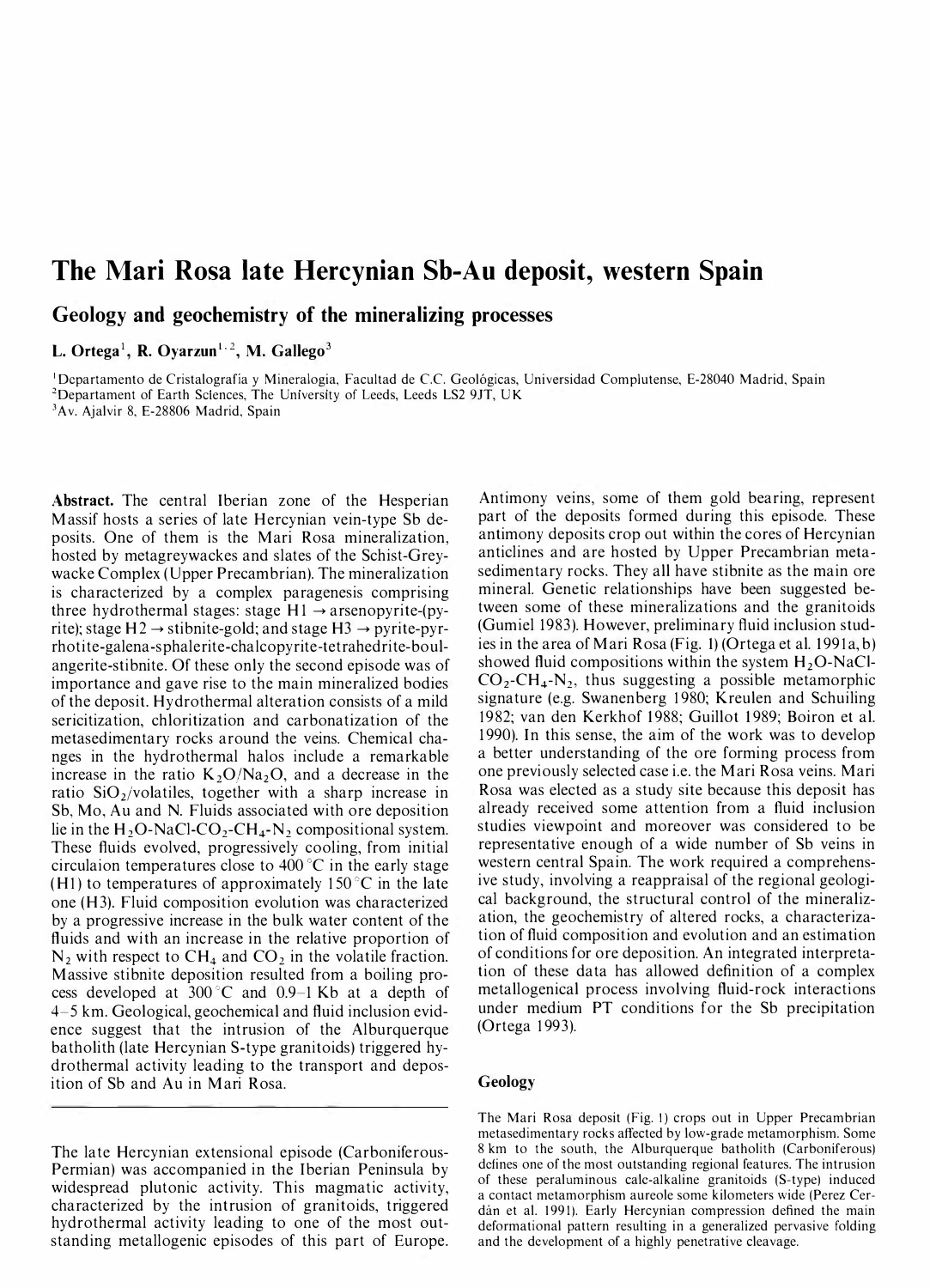

Fig. I. Regional geologic framework of the Mari Rosa Sb·Au mineralization. Other mineralizations related to the Alburquerque Batholith are also displayed. Based on Quesada et al. (1987) and the map of the Hesperian Massif, scale 1: 500 000 (University of Salamanca)

### Host rocks

The study area is located within the central Iberian zone of the Hesperian Massif, near to its southern boundary (Fig. 1). Host rocks of the mineralization are psamitic and pelitic rocks belonging to the Schist·Greywacke Complex (Upper Precambrian). This Complex is characterized by a monotonous alternation of well·preserved meta· greywackes and slates which allow for the recognition of cross· bedding, laminations and remnants of turbidite sequences (Bascones and Martin Herrero 1982). The series have been interpreted as flyschoid deposits of syn·orogenic type (Quesada et al. 1987) gener· ated during the Cadomian compressional diastrophism. It is worth mentioning that the source of the sedimentary materials that gave rise to the Schist·Greywacke Complex might have been acid vol· canic rocks of rhyolitic composition (Ortega 1993). The Complex content of immobile elements such as Y, Zr, Nb, La and Ce is strikingly similar to that one displayed by the Glass Mountain average rhyolite (Table 1; Rhyolite RGM-1, California, USA; Tatlock et al. 1976; Potts et al. 1992). This idea is also sustained by the observation of embayed quartz crystals in metagreywackes of the area of Mari Rosa which were interpreted as of possible volcanic origin (Gumiel 1983).

Three lithologies can be recognized: metagreywackes, phyllites and black slates. The metagreywackes are formed by quartz, musco· vite, plagioclase and chlorite. Main accesory minerals are tourma· line, rutile, ilmenite, pyrite, apatite, zircon and monacite. The grey· wackes grade transitionally into phyllitic types. The phyllites are fine grained rocks characterized by a highly penetrative schistosity  $(S<sub>2</sub>)$ . The mineralogy is similar to that of the greywackes although fine muscovite (and chlorite) account for most of the matrix. The black slates are very fine grained rocks including lutitic carbon· aceous bands alternating with quartz· rich layers which probably represents an original compositional banding reflecting the  $S_0$  fabric. The  $S_2$  fabric is well defined while  $S_1$  can be only observed microscopically and only as a relic of an older event (Cadomian compressions).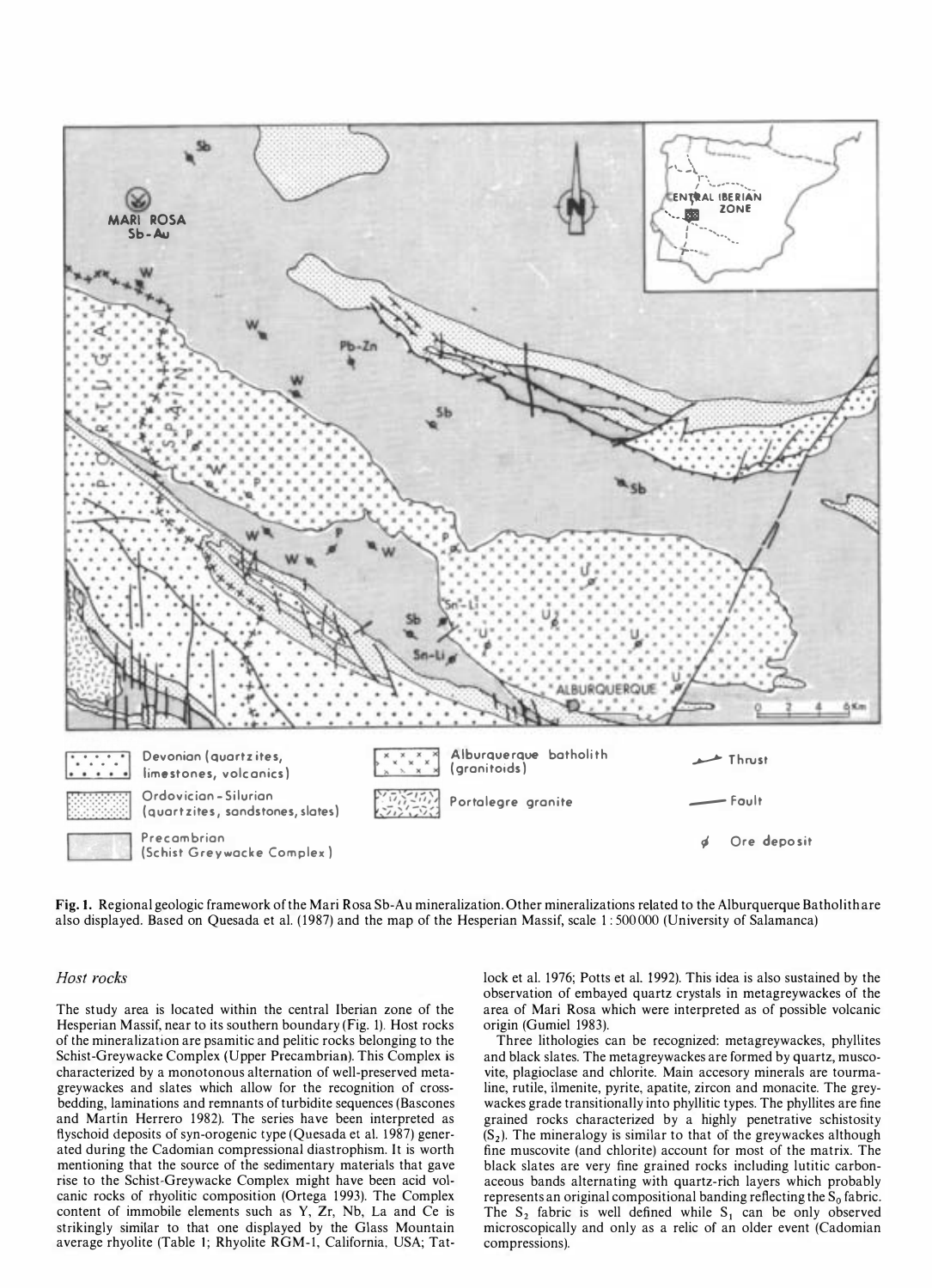|                                | SGC   | $RGM-1$ | LP            | P40136 | P39803 | Slates                                                              |
|--------------------------------|-------|---------|---------------|--------|--------|---------------------------------------------------------------------|
| (Weight %)                     |       |         |               |        |        |                                                                     |
| SiO <sub>2</sub>               | 72.34 | 73.87   | 69.20         | 71.08  | 75.65  |                                                                     |
| TiO <sub>2</sub>               | 0.73  | 0.27    | 0.70          | 0.71   | 0.77   |                                                                     |
| Al <sub>2</sub> O <sub>3</sub> | 14.37 | 13.80   | 15.00         | 14.59  | 12.08  | $\sim$                                                              |
| Fe <sub>2</sub> O <sub>3</sub> | 5.24  | 1.87    | 5.28          | 5.17   | 4.65   |                                                                     |
| MnO                            | 0.03  | 0.04    |               |        |        |                                                                     |
| MgO                            | 1.75  | 0.28    | 1.90          | 2.57   | 2.20   |                                                                     |
| CaO                            | 0.17  | 1.16    | 2.20          | 0.86   | 0.32   | $\frac{1}{2}$                                                       |
| Na <sub>2</sub> O              | 2.23  | 4.09    | 2.40          | 1.34   | 2.05   | $\frac{1}{2} \left( \frac{1}{2} \right) \left( \frac{1}{2} \right)$ |
| $K_2O$                         | 2.60  | 4.32    | 3.50          | 3.99   | 2.57   |                                                                     |
| $P_2O_5$                       | 0.14  | 0.05    |               | 0.15   | 0.1    |                                                                     |
| (ppm)                          |       |         |               |        |        |                                                                     |
| Y                              | 28    | 25      |               |        |        | 26                                                                  |
| Zr                             | 247   | 219     |               | 112    | $\sim$ | 160                                                                 |
| ${\bf Nb}$                     | 13    | 8.9     | $\sim$        |        |        | 11                                                                  |
| Ga                             | 18    | 15      | $\sim$        |        |        | 19                                                                  |
| La                             | 26    | 24      |               | 33.5   | 35.8   | 92                                                                  |
| Ce                             | 51    | 47      |               | 80.7   | 69.1   | 59                                                                  |
| Cu                             | 33    | 11.6    |               | $\sim$ | $\sim$ | 45                                                                  |
| Pb                             | 13    | 24      |               |        |        | 20                                                                  |
| Zn                             | 85    | 32      |               |        |        | 95                                                                  |
| Ni                             | 30    | 4.4     |               |        |        | 68                                                                  |
| Mo                             | < 2   | 2.3     | $\frac{1}{2}$ |        |        | 2.6                                                                 |
| As                             | < 7   | 3       |               |        | $\sim$ | 13                                                                  |
| Sb                             | $<$ 3 | 1.26    |               |        |        | 1.5                                                                 |
| Au (ppb)                       | 12    | 0.26    |               |        |        | $\times$ 10 <sup>1</sup>                                            |

Table 1. Average composition of the Schist Greywacke Complex (SGC) rocks in the Mari Rosa area and other volcanic and sedimentary series

RGM-I, Holocene rhyolite, Glass Mountain (USA) (Tatlock et a1. 1976; Potts et a1. 1992); LP, late Proterozoic clastic series; P401361, late . Proterozoic-Cambrian greywackes, Antarctica; P39803, Ordovician greywackes, New Zealand (LP, P40136 and P39803 In Taylor and McLehnan 1985); Slates, after Turekian and Wedepohl (1961)

#### Structure

The dominant regional structural pattern in the area is Hercynian and was mainly defined by the first compressional episode. This Hercynian deformation led to similar folds with subvertical axial planes with associated penetrative cleavage  $(S_2)$ . However, two other deformation episodes are also recognized in the rocks  $(S_1, S_3)$ . The first cleavage is pre-Hercynian (Cadomian) and has a relic character. It can only be observed at the microscopic scale and is defined by folded quartz veinlets of variable orientation. Although this pre-Hercynian episode has already been defined (Quesada et al. 1987; Abalos and Eguiluz 1992), this is the first time that clear evidence has been presented for this deformation in an area north of the boundary separating the Ossa Morena and the central Iberian zones of the Hesperian Massif. The second cleavage (Hercynian) is highly penetrative and has a general  $N120^{\circ}-130^{\circ}$  trend subvertically dipping to the SW. This Hercynian episode of deformation was also accompanied by quartz veining, here defined as  $V_p$  i.e. veins parallel to the main schistosity (Fig. 2A). These veins display typical pinch-andswell structures and were formed by quartz segregation during metamorphism. Although these veins and  $S_2$  are clearly contemporaneous, the  $V_p$  veins have a longer structural history as revealed by mineralogical and structural studies (Ortega 1993) which demonstrated reopening and fluid circulation after the main Hercynian episodes. The third schistosity  $(S_3)$  is a crenulation cleavage affecting S<sub>2</sub> and corresponds to the second Hercynian episode. Minor kinkbands trending N-S and ESE-WNW are also recognized in the study area.

The late Hercynian deformation induced local compressional faults oriented N–S to N20 $\degree$  dipping 10 $\degree$ –30 $\degree$ E. These faults host the main stibnite bodies of Mari Rosa and are here defined as  $V<sub>o</sub>$  i.e. veins oblique to  $S_2$  (Fig. 2B). The faults have associated synthetic fractures, Riedel fractures ( $R_1$  and  $R_2$ ), asymetric minor folds, sigmoidal structures and gouge fabrics which indicate thrust movement along the main planes (Fig. 3). A much later fracturing produced regional strike-slip faults trending WNW-ESE, NE-SW and NW-SE.

### Metamorphism

Two metamorphic episodes are recognized in the region: a pre-Hercynian one of Cadomian age and the main metamorphic episode, of Hercynian age. The first is barely recognizable and is defined by the presence of chlorite and quartz veinlets. The Hercynian metamorphism is low-grade (greenschist facies) and is characterized by the quartz-muscovite-albite-chlorite association, thus defining the chlorite zone of the greenschist facies. However, incipient development of biotite in some studied samples might reflect the transition to the biotite zone. Other temperature estimates are provided by organic matter which did not achieve graphitization, thus indicating that the regional gradient was below  $350^{\circ}$ C-400 $^{\circ}$ C.

Even if the study area was not directly affected by the contact metamorphism induced by the intrusion of the Alburquerque batholith, a brief description of this process is worth giving here because as it will be shown later in this work, the thermal phenomena might have played a role in the local metallogenic processes. The intrusion resulted in hornblende (cordierite-andalusite-muscovite-biotite) and albite-epidote (muscovite-biotite-albite-quartz) hornfels facies around the granitoids.

# The batholith

One of the major regional units in the study area is the Alburquerque batholith, a ENE-WSW lens-shaped highly differentiated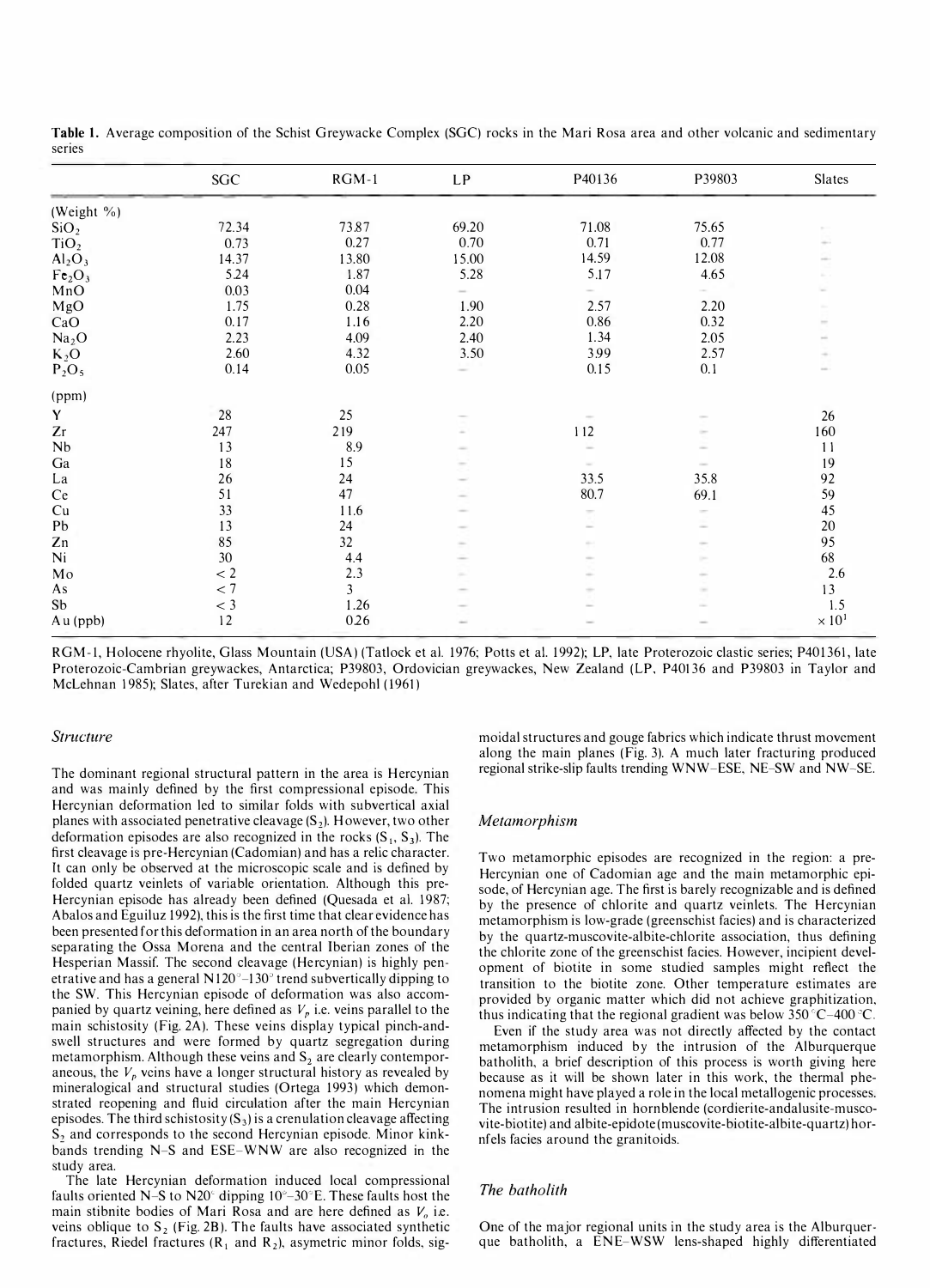

Fig. 2A, B.  $V_p$  and  $V_q$  veins, Mari Rosa mine, main drive. A  $V_p$  vein parallel to the  $S_2$  main shistosity planes  $(S_2)$ . Note their characteristic pinch-and-swell structures  $\mathbf{B}$   $V_0$  vein oblique to the main schistosity planes  $(S_2)$ . Note the massive character of the stibnite ore

granitic mass extending for about 100 km (Fig. 1). The batholith is a complex intrusion in which two main facies can be recognized (La Roche and Marchal 1978; Santos and Casas 1982; Gallego 1992; Gallego and Gumiel 1993) : (1) two-mica porphyry granites with megacrystals of K-feldspar grading transitionally into medium to fine grained two-mica granites. This is the most important facies in terms of outcrop volume; and (2) muscovite leucogranites with minor biotite. Locally, the batholith shows a gradual outwards transition to pegmatitic dykes indicated by: (a) a change in the mica phase from biotite to muscovite and finally lepidolite; (b) a progressive substitution of K-feldspar by albite as the dominant feldspar phase; (c) a change in the type of accessory peraluminous minerals (from andalucite-cordierite to topaz-amblygonite; and (d) the existence of rare element phases together with a progressive development of pegmatitic fabrics in the external facies (Gallego 1992; Gallego and Gumiel 1993). The batholith as a whole can be defined as peraluminous calc-alkaline (S-type) with high contents of  $Na<sub>2</sub>O$ ,  $K<sub>2</sub>O$  and  $P<sub>2</sub>O<sub>5</sub>$ , and low CaO (Arribas et al. 1987; Gallego 1992; Gallego and Gumiel 1993). Its age is late Westphalian/Stephanian (Rb/Sr: 286 ± 3.6 Ma, Roberts et al. 1991; K/Ar: 287 ± 10 Ma in muscovite and  $293 \pm 10$  Ma in biotite, Penha and Arribas 1974). The batholith post-dates the Hercynian compressions but is affected by later fracturing. The granitoids can be ascribed to the late-, post-orogenic type emplaced under extensional conditions (Serrano Pinto et al. 1987; López Plaza and Martínez Catalán 1987).

# The Sb-Au mineralization of Mari Rosa

Mari Rosa once represented the classic small mining operations that characterize the central Spanish landscape. Underground mining works include two drives (160 and 35 m respectively), opencast works consisted of trenching along the main structural trends. Not only antimony but gold was extracted from Mari Rosa, mainly from a gently inclined stope developed from the main drive (Gumiel 1983). Average grades of the concentrates were in the order of  $62\%$  Sb,  $106$  g/t Au and  $34.5$  g/t Ag (Gumiel 1983). Mining activities ceased in 1982. About 1.5 km to the west of Mari Rosa other mining works in the Portoviejo area reveal the existence of Sb mineralization. These consist of a 25 m deep shaft and a small mineral dump. The mineralization is found in two types of veins, already defined as  $V_p$  and  $V_o$  (Fig. 2).  $V_p$  veins are subvertical,  $N110^{\circ}$ –130° trending pinch-and-swell veins (Fig. 2A) formed during the main Hercynian metamorphic-deformation event. They have a complex history of quartz segregation and later hydrothermal recrystallization accompanied by sulphide deposition. Mineralogical and structural studies allow the definition of two vein filling episodes: (1) one of Hercynian age involving quartz  $(O_M)$ segregation along the  $S_2$  foliation planes, and (2) a later episode of late Hercynian age which resulted in quartz  $(Q_H)$  recrystallization by hydrothermal fluids and deposition of a complex mineral paragenesis.  $V<sub>o</sub>$  veins are hosted by N-S reverse faults which dip gently to the east. These veins are clearly late as they cross-cut the  $S_2$  foliation and  $V_p$  veins. They carry massive stibnite-gold mineralization defining lens-shaped bodies which originated from dilational jogs along the reverse fault planes.

### Mineralogy and bulk chemistry of the veins

One metamorphic and three hydrothermal stages of mineral deposition are recorded in Mari Rosa (Fig. 4). The first one is clearly Hercynian in age and resulted in barren quartz deposition (stage M: quartz,  $Q_M$ ). The hydrothermal episodes are later in time and resulted in a complex paragenesis developed along three depositional stages: stage H1  $\rightarrow$  quartz (Q<sub>H1</sub>)-arsenopyrite-(pyrite); stage H2  $\rightarrow$ quartz ( $Q_{H2}$ )-stibnite-gold; and stage H3  $\rightarrow$  quartz ( $Q_{H3}$ )pyrite-pyrrhotite-galena-sphalerite-chalcopyrite-tetrahedrite-boulangerite-stibnite. Stage H2 was the only one of economic importance giving rise to the main mineralized bodies of Mari Rosa. Quartz displays a high textural variability in the three hydrothermal stages.  $V_p$  veins contain early stretched metamorphic quartz  $(Q_M)$  almost totally recrystallized into hydrothermal quartz  $(Q_H)$  (Fig. 5).  $Q_{H1}$  is clear and occurs as relic cores surrounded by coarse-grained quartz ( $Q_{H2}$ ) (Fig. 6A) in  $V_p$  veins. Dilational phenomena in  $V_0$  veins allowed formation of welldeveloped  $Q_{H2}$  euhedral quartz crystals intergrowth with massive stibnite (Fig.  $6B$ ).  $Q_{H3}$  is a finely crystalline quartz occurring in both  $V_p$  and  $V_o$  veins along  $Q_{H2}$  crystal boundaries and small cracks (Fig. 6A-C). These quartz generations are also well characterized from the view point of fluid evolution as they contain distinctive fluid inclusion types (see section: mineralizing fluids). Ore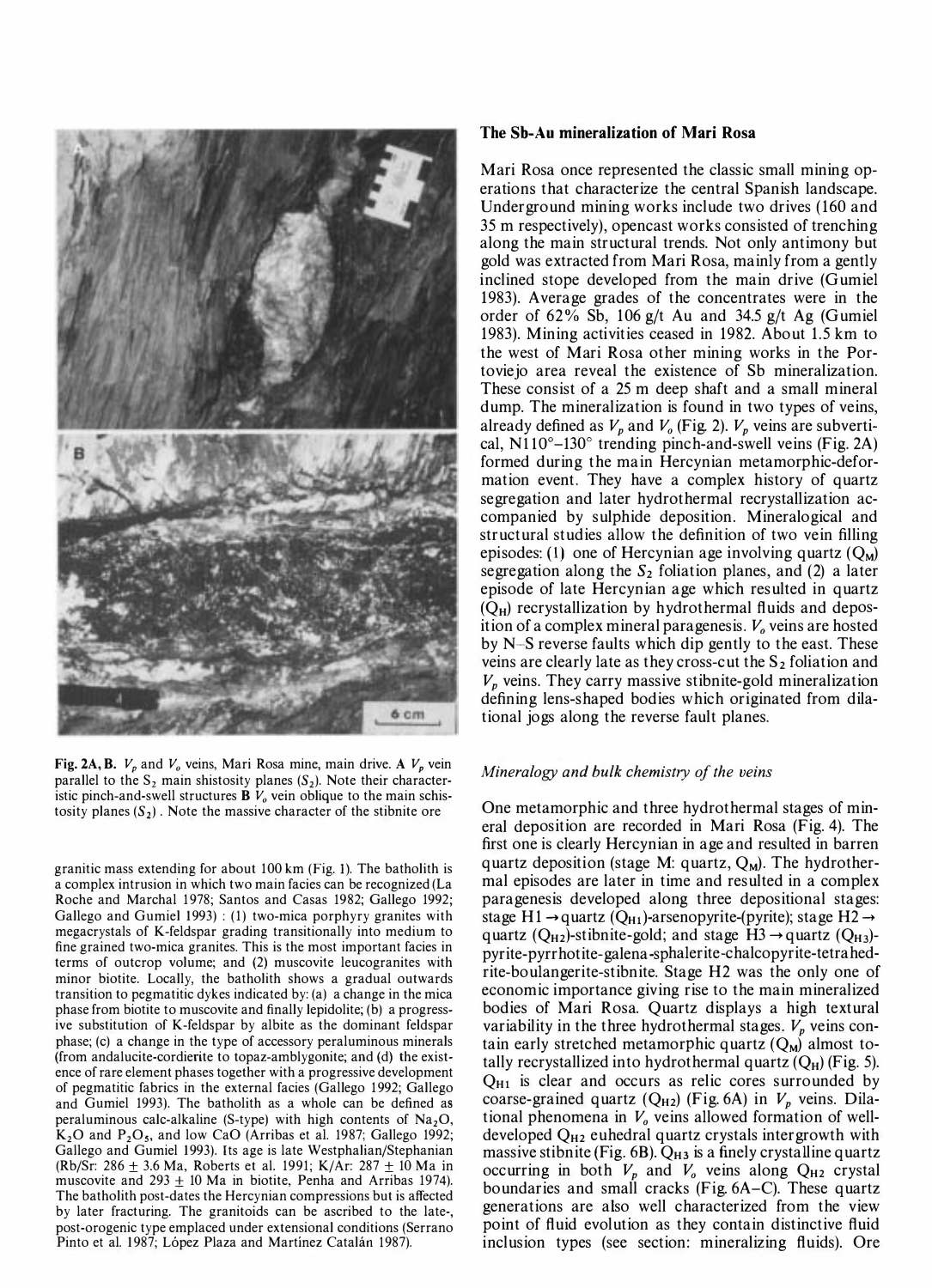

Fig. 3. Structural sketch of a  $V_{\alpha}$ vein (E-W section). Four types of structures can be observed: (A) principal thrust fault, along with minor parallel planes and synthetic fractures  $(P)$  to the main movement surface. (B) Principal  $(R_1)$  and conjugate  $(R_2)$  Riedel fractures. (C) Assymetric minor folds  $(mf)$ . (D) Sigmoidal structures (ss) and gouge fabric  $(g)$ 

|                      | Metamorphism | <b>Hydrothermal stages</b> |                           |                              |  |
|----------------------|--------------|----------------------------|---------------------------|------------------------------|--|
|                      | M            | H1:As-Fe                   | H <sub>2</sub> :Sb-Au     | H3:Fe-Cu-Sb-Pb               |  |
| S <sub>2</sub><br>Vp | QM           | QH1<br>Apy-(py)            | QH <sub>2</sub>           | QH3<br><b>Sulphides</b>      |  |
| S2<br>Vo             |              |                            | QH <sub>2</sub><br>Stb-Au | QH <sub>3</sub><br>Sulphides |  |
| time                 | Hercynian    |                            | late Hercynian            |                              |  |

Fig. 4. Chronological relationships between the metamorphic and hydrothermal stages.  $S_2$  main cleavage;  $Apy$ arsenopyrite, py pyrite, Stb stibnite,  $Q$  quartz

deposition resulted in a variety of textural features. Stage HI was characterized by minor deposition of arsenopyrite in either isolated euhedral crystals (Fig. 6A) or aggregates (Fig. 7). Stage H2 gave rise to stibnite and gold. Stibnite precipitated as massive ore in  $V<sub>o</sub>$  veins where it occurs as: (a) aggregates of anhedral twinned crystals, (2) long tabular crystals (up to 4 cm long), and (3) radiating aggregates. Euhedral quartz crystals  $(Q_{H2})$  formed during this stage contain small isolated stibnite crystals along growth faces. In  $V_p$  veins stibnite occurs as aggregates along grain boundaries and cracks in arsenopyrite (Fig. 7). Gold occurs either within stibnite as irregular blebs or in direct contact with arsenopyrite along cracks (Fig. 7). The third stage (H3) was characterized by deposition of scattered

sulphide and sulphosalt grains usually surrounded by siderite and microcrystalline quartz  $(Q_{H3})$  (Fig. 6C).

Sh, Mo, As, Au, Cu, Ph, Zn and Ni account for most of the elements present in the mineralized veins (Table 2). The Sb content in  $V<sub>o</sub>$  veins is extremely high with values of the second  $\sum_{n=0}^{\infty}$  vehis is extremely high with variable of up to 35% due to the massive character of the mineralization (stage H2). In contrast, values of Sb in  $V_p$  veins are much lower because of the relative unimportance of stage H3, which resulted in minor sulphide deposition. The same applies to  $M_0$  with values of up to 2000 ppm in the massive stibnite veins  $(V<sub>o</sub>)$ . No identification of molybdenite was made during the mineralogical studies which leads to the assumption that this mineral must be present as submicroscopic inclusions. Au has an extremely erratic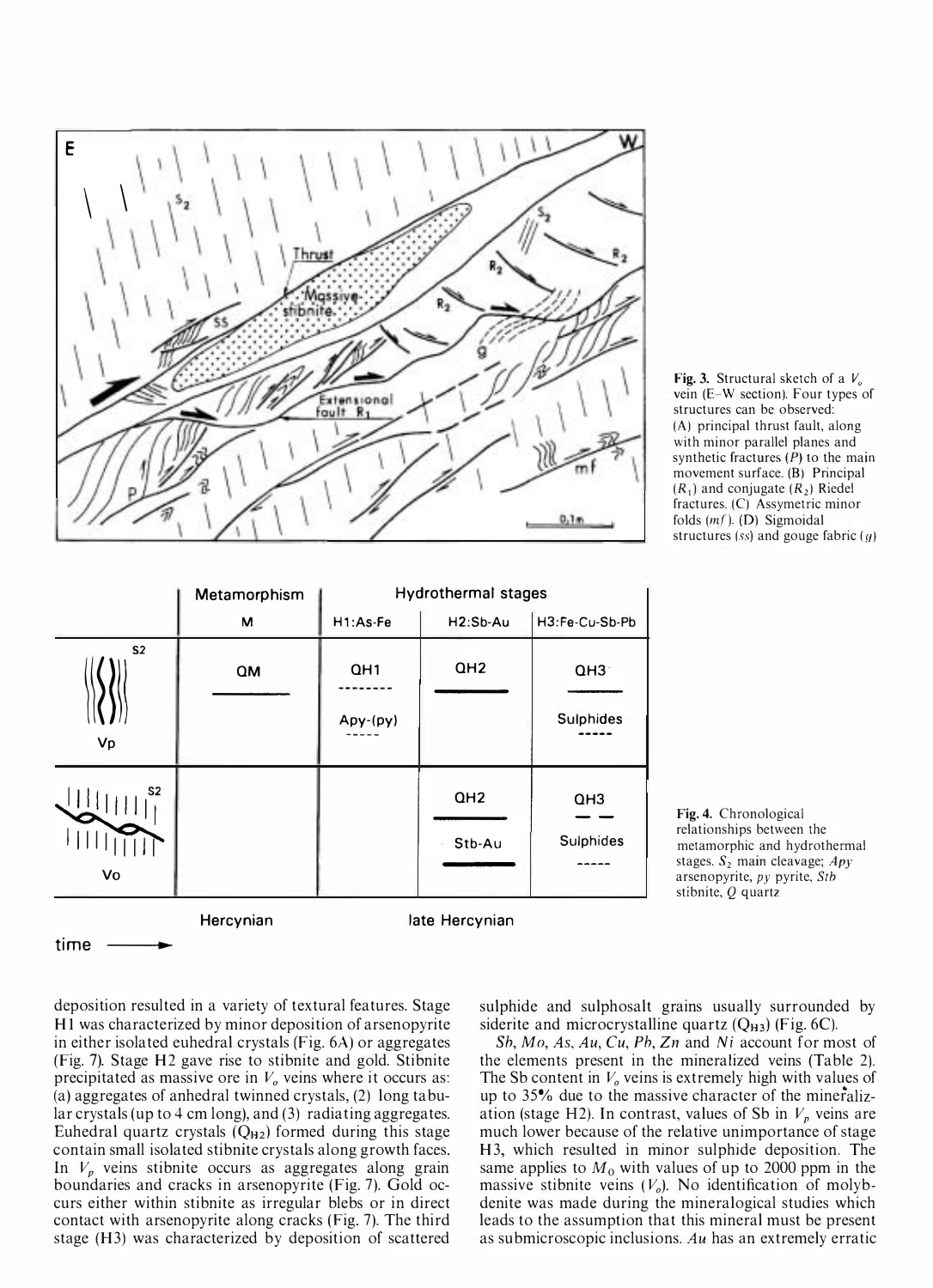

Fig. 5A, B. Hand specimen of a  $V_p$  vein showing different episodes of quartz deposition; A QM, metamorphic fibrous quartz elongated parallel to the vein direction. This fabric indicates that vein underwent stretching after metamorphic segregation yielding pinch-andswell structures; B QH, hydrothermal quartz showing either massive or vuggy textures, typical of open space filling

distribution with most values below 20 ppb. Gold mainly concentrates in  $V<sub>o</sub>$  veins, reaching economic values (up to 32 ppm). As values clearly reflect arsenopyrite deposition during stage Hl. Its presence is generally low with only one analysis reaching the value of 641 ppm.  $Cu$ ,  $Pb$ ,  $Zn$ , and Ni have very low values in both  $V_p$  and  $V_o$  veins  $(< 400$  ppm) also reflecting the minor importance of sulphide deposition during stage H3. High correlation values were found for the Sb-Mo and Cu-Mo pairs ( $r = 0.95$  and  $r = 0.96$  respectively). Gold shows a relatively high cor-

Fig.6A-C. Sketches showing different textural relationships observed in the  $V_p$  and  $V_o$  veins mineral assemblages. A Cores of  $Q_{H1}$  quartz within polygonal  $Q_{H2}$  quartz containing relic isolated arsenopyrite crystals (Apy, stage H1) in  $V_p$  veins. Late microcrystalline quartz  $(Q_{H3})$  occurs surrounding earlier quartz crystals. **B** intergrowth of euhedral and subhedral  $Q_{H2}$  quartz with stibnite (Stb, stage H2) and late  $Q_{H3}$  quartz in  $V_o$  veins. C microcrystalline quartz  $(Q_{H3})$  associated with pyrite and siderite (Py and Sid, respectively, stage H3) and surrounding earlier  $Q_{H2}$  quartz

relation with Sb  $(r=0.79)$  and Mo  $(r=0.77)$ , while a very low value was found for the Au-As pair  $(r = 0.15)$  reafirming that gold was mostly deposited during stage H2, i.e., after deposition of arsenopyrite (stage HI) (Ortega 1993).

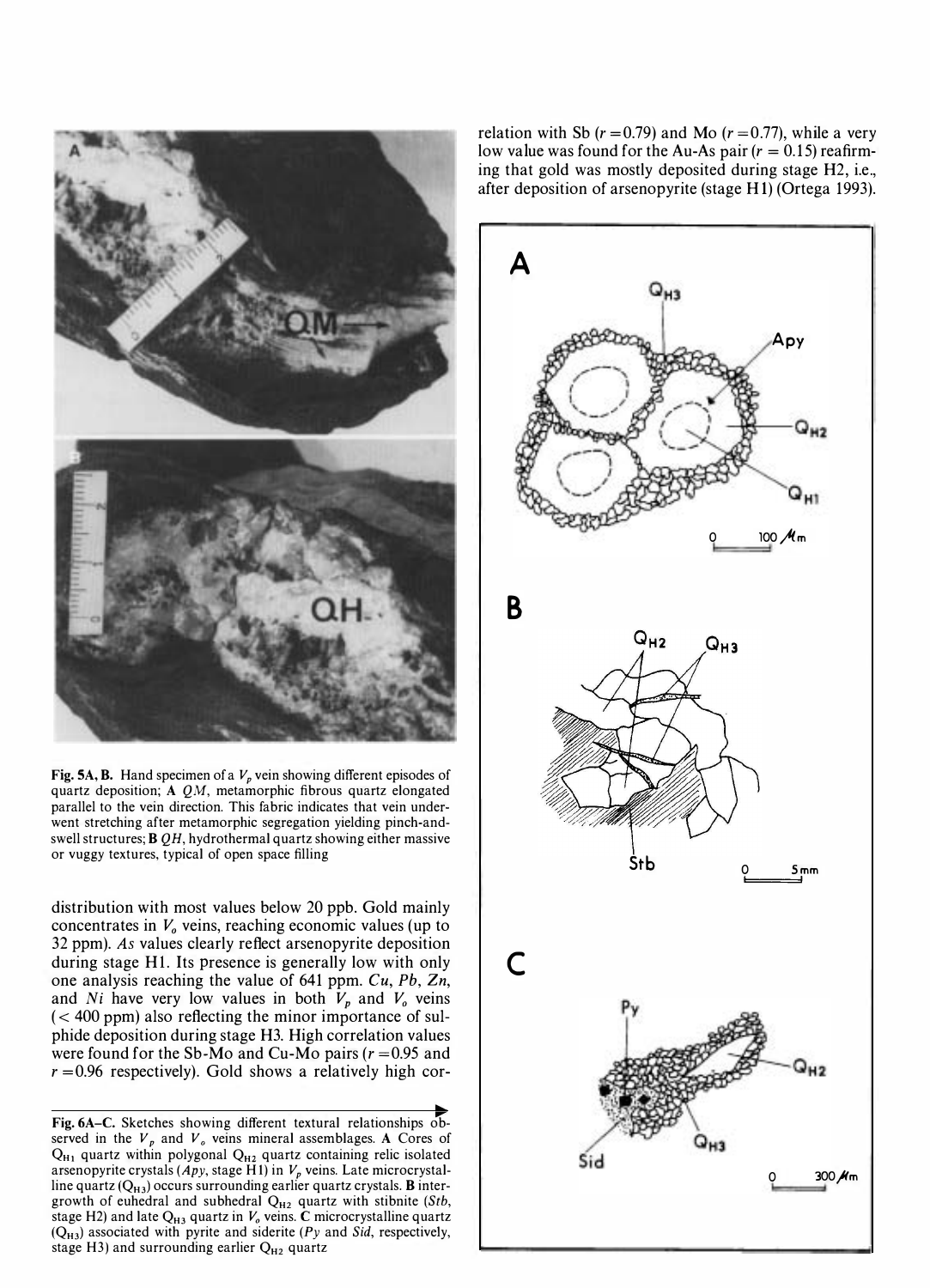

Fig. 7. Stibnite and native gold (stage H2) infilling cavities and cracks in arsenopyrite (stage H1). Reflected light under parallel polars. Stb Stibnite, Au gold, Apy arsenopyrite

# Hydrothermal alteration

Hydrothermal alteration was neither extensive nor intensive, consisting of a mild chloritization, carbonatization and sericitization of the metasedimentary rocks around the veins. Since the metamorphic mineralogy of these rocks (fine grained muscovite, chlorite) is similar to the alteration assemblage, a multielement geochemical study was needed to characterize the actual intensity and extension of the hydrothermal phenomena. Both mineralogical and geochemical data indicate that alteration is restricted to a few centimeters around the veins.

# Mineralogy

Carbonatization is the most important alteration type observed at Mari Rosa where it occurs exclusively around  $V_p$  veins and is restricted to the black slates. The carbonates vary in composition from Fe-rich to Mg-rich terms. A typical association consists in either small microlensshaped aggregates parallel to  $S_2$  or nodules hosting a core formed by sulphides belonging to stage H3 (pyrrhotite, galena, boulangerite, etc). Thus, the episode of carbonatization can be ascribed to the later hydrothermal stage. This type of alteration is typical of auriferous mineralizations (Boyle 1979) and has been observed in many Sb-Au deposits hosted by metapelitic rocks such as the cases of Argosy Gold Mines (Ontario, Canada), Lena Goldfields (Russia), Reefton Gold Lodes (New Zealand), Clontibret (Ireland) (Boyle 1979; Steed and Morris 1986; among others).

As stated earlier, hydrothermal chlorite and sericite were difficult to detect due to the metamorphic mineralogy of the rocks, which allowed for the clear recognition of the hydrothermal facies in only a few cases. Consequently, other tools such as the geochemical study (trace and major elements) of both the metamorphic "unaltered" country rocks and those surrounding the veins were used. The main results follow.

### Chemistry of the alteration processes

Compared to other clastic sedimentary sequences of Upper Precambrian and Paleozoic age the rocks of the Schist-Greywacke Complex (SGC from now onwards) only differ markedly in their low CaO content (Table 1). This depletion in calcium has been observed in other metasedimentary sequences and might be a consequence of metamorphic phenomena (Shaw 1956; Gonzalez-Bonorino 1971; Miyashiro 1978; Oyarzun 1982). With regards to the trace elements that actually occur in the Mari Rosa mineralization (Sb, Au, Cu, Pb, Zn, Ni, Mo, As) the contents displayed by the SGC are generally the same or slightly lower (Table 1). Thus, the rocks of the SGC unaffected by hydrothermal processes can be regarded as very representative of Upper Precambrian metasedimentary sequences and do not show significant enrichment or depletion in those metals concentrated in the mineralization.

Chemical effects of hydrothermal alteration can be expressed in terms of gains and losses in both major and trace elements (as compared to the unaltered SGC rocks,

**Table 2.** Trace elements in the  $V_p$  and  $V_q$  veins in Mari Rosa. Values in ppm except when % is indicated

| (ppm)             | Sb       | Mo           | As    | Au    | Cu  | Pb      | Zn      | Ni      | Cr       | V        |
|-------------------|----------|--------------|-------|-------|-----|---------|---------|---------|----------|----------|
| $V_p$ veins       |          |              |       |       |     |         |         |         |          |          |
| MRG3              | 138      |              | < 7   | 0.005 | 18  | 49      | $\lt 1$ |         | 4        | 8        |
| MRG16             | 508      | 6            | $<$ 7 | 0.018 | 23  | 373     | 14      |         | 8        | 9        |
| MRG19             | 48       |              | $<$ 7 | 0.018 | 19  | 31      | 24      |         | 12       | 20       |
| MRG34             | $<$ 3    | <sup>1</sup> | < 7   | 0.004 | 14  | 4       | $\lt 1$ | $\lt 2$ | $<$ 4    | $<$ 5    |
| MRG47             | 4645     | 41           | 641   | 0.350 | 20  |         | 16      | 4       | 12       | 20       |
| MRG48             | 116      | 3            | 39    | 0.013 | 14  | $\lt$ 3 | < 1     | $\lt 2$ | $\leq 4$ | $\leq 5$ |
| $V_o$ veins       |          |              |       |       |     |         |         |         |          |          |
| MRG5              | $> 7\%$  | 952          | 8     | 2.83  | 76  | 26      | 183     | 139     | 22       | 46       |
| MRG13             | $>12\%$  | 2215         | $<$ 7 | 0.023 | 134 | 126     | 178     | 189     |          | 28       |
| MRG <sub>23</sub> | $> 35\%$ | 2726         | $<$ 7 | 32.71 | 116 | $<$ 3   | 35      | 14      |          |          |

<, Values under detection limit by XRF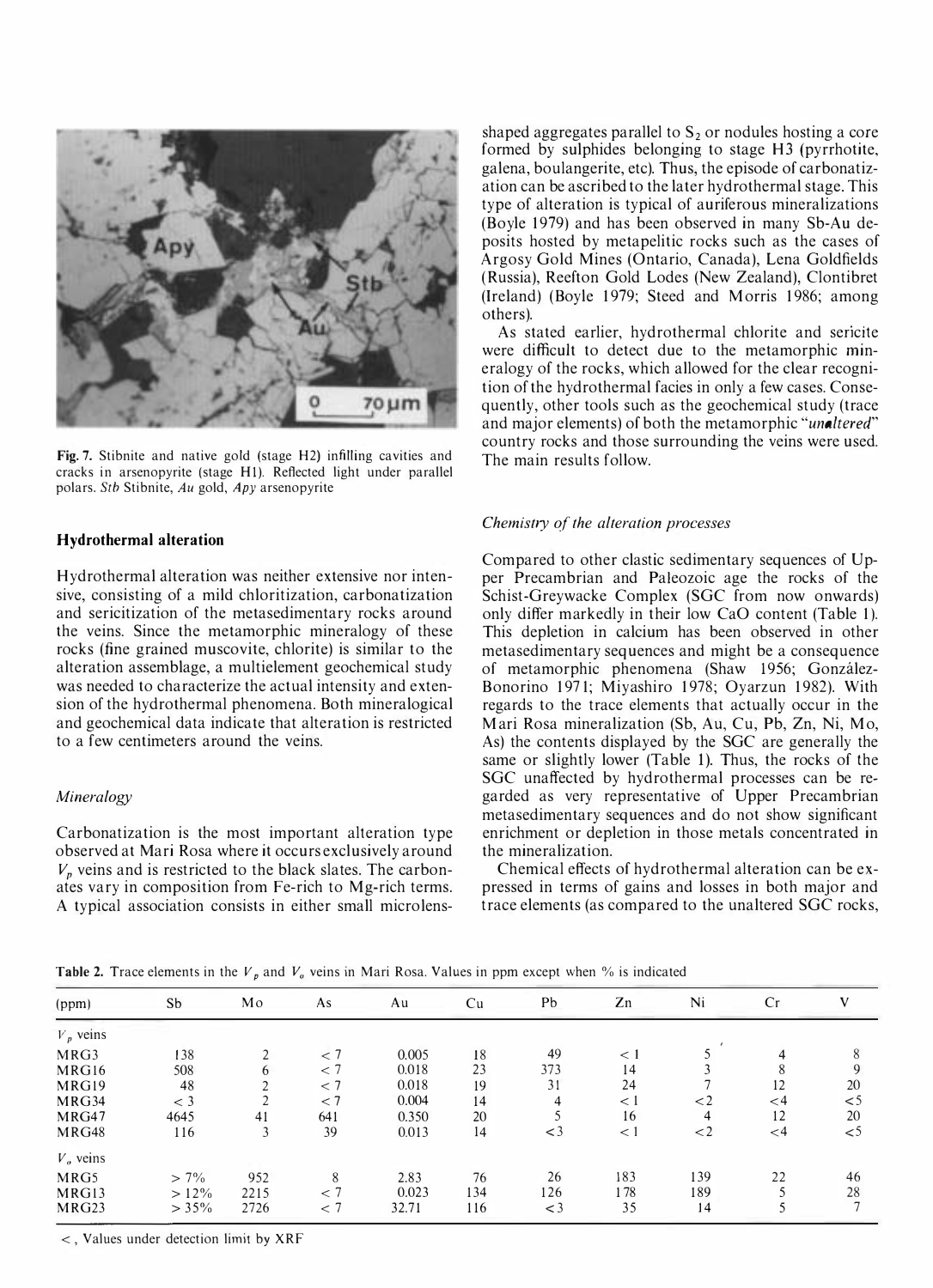|                                  | SGC   | <b>MRG40</b> | Host rocks | $V_pC$ | V <sub>o</sub> C | $V_oC^*$ |
|----------------------------------|-------|--------------|------------|--------|------------------|----------|
| (Weight %)                       |       |              |            |        |                  |          |
| SiO <sub>2</sub>                 | 70.42 | 62.65        | 67.82      | 56.67  | 61.15            | 65.06    |
| TiO <sub>2</sub>                 | 0.71  | 0.85         | 0.73       | 1.00   | 0.57             | 0.60     |
| Al <sub>2</sub> O <sub>3</sub>   | 13.97 | 17.50        | 15.76      | 21.85  | 14.52            | 15.38    |
| Fe <sub>2</sub> O <sub>3</sub> T | 5.10  | 6.66         | 4.95       | 6.33   | 4.56             | 4.92     |
| MnO                              | 0.03  | 0.03         | 0.03       | 0.02   | 0.01             | 0.01     |
| MgO                              | 1.70  | 2.52         | 1.39       | 1.86   | 0.64             | 0.68     |
| CaO                              | 0.17  | 0.31         | 0.13       | 0.13   | 0.08             | 0.09     |
| Na <sub>2</sub> O                | 2.16  | 2.24         | 2.07       | 1.36   | 1.20             | 1.24     |
| $K_2O$                           | 2.53  | 3.34         | 3.31       | 5.56   | 3.03             | 3.20     |
| $P_2O_5$                         | 0.13  | 0.16         | 0.13       | 0.18   | 0.10             | 0.10     |
| LOI                              | 2.67  | 3.53         | 2.98       | 4.45   | 3.49             | 3.25     |
| (ppm)                            |       |              |            |        |                  |          |
| Sb                               | $<$ 3 | $<$ 3        | 73.6       | 132.3  | >16168           |          |
| Mo                               | < 2   | < 2          | 2.6        | 3.0    | 132.4            |          |
| As                               | < 7   | < 7          | 8.9        | 11.5   | 26.4             |          |
| Au                               | 0.009 | 0.01         | 0.007      | 0.008  | 0.23             |          |
| Cu                               | 32.6  | 42           | 32.9       | 43.2   | 71.0             |          |
| Pb                               | 13.1  | 14           | 13.1       | 59.0   | 31.0             |          |
| Zn                               | 82.3  | 109          | 78.3       | 115.3  | 110.5            |          |
| Ni                               | 28.4  | 44           | 27.2       | 38.8   | 54.6             |          |
| Cr                               | 74.5  | 101          | 75.7       | 122.3  | 129.0            |          |
| V                                | 107.5 | 157          | 116.2      | 182.1  | 135.9            |          |
| <b>Rb</b>                        | 87.4  | 118          | 109.8      | 182.6  | 100.2            |          |
| $\rm Sr$                         | 63.6  | 78           | 63.0       | 60.0   | 47.9             |          |
| Ba                               | 452.3 | 579          | 545.0      | 909.5  | 533.0            |          |
| Y                                | 25.0  | 33           | 30.4       | 39.5   | 28.8             |          |
| Zr                               | 238.6 | 196          | 217.3      | 276.5  | 200.8            |          |
| Nb                               | 12.8  | 15           | 13.3       | 17.5   | 12.5             |          |
| Th                               | 8.0   | 9            | 7.9        | 10.2   | 2.7              |          |
| La                               | 26.1  | 27           | 25.3       | 35.2   | 3.1              |          |
| Ce                               | 51.1  | 51           | 52.4       | 76.0   | 46.6             |          |
| Ga                               | 17.9  | 23           | 20.4       | 28.6   | 20.8             |          |

Table 3. Average composition of different rock groups in the Mari Rosa area

Table 3). These changes can be summarized as follows:

1. Depletion: CaO, MgO, Na<sub>2</sub>O, MnO,  $(Al_2O_3)$ 

2. Enrichment:  $K<sub>2</sub>O$ , volatiles

3. No variation:  $SiO<sub>2</sub>$ , Fe<sub>2</sub>O<sub>3</sub>T

Even if these trends are similar in the  $V_p$  and  $V_o$  surroundings, the intensity of the alteration is different, being generally higher near to the  $V_p$  veins. It should be noted that these zones were affected by an earlier hydrothermal stage (H1) that predates  $V<sub>o</sub>$  formation.

These chemical changes are very similar to those described as typical of hydrothermal alteration associated with Au-Sb vein type deposits (Boyle 1982; Cruzat 1984). However, the low reactive potential of rocks such as greywackes and phyllites (Boyle 1982) results in very mild alteration effects. Thus, the hydrothermal transformation is often better defined if ratios between elements rather than individual behaviors are considered. In this sense, the ratios  $K_2O/Na_2O$  and  $SiO_2/volatiles$  can be used as clearcut indicators of the extension and magnitude of the hydrothermal alteration in gold-antimony deposits (Boyle 1 974, 1 982; Cruzat 1984). In the case of Mari Rosa, the alteration is characterized by a remarkable increase of  $K_2O/Na_2O$  and a decrease of SiO<sub>2</sub>/volatiles mostly restricted to the vicinity of the veins (Fig. 8).

Among the trace elements, only Sb, Mo and As show a progressive and continuous enrichment towards the mineralized veins (Table 3). The increase is outstanding for antimony which concentrates up to 10 000 times more than the average of the regional unaltered rocks of the SGC whilst Mo reaches up to 60 times more than the regional value. These two elements have an excellent correlaion  $(r = 0.9)$  in the altered rocks (Fig. 9). Gold shows an extremely erratic behavior, having however a maximum concentration close to the  $V<sub>o</sub>$  veins (up to 0.23 ppm against a regional background of 9 ppb). Cu, Pb, Zn and Ni only show slight increases close to mineralized veins.

The mild character of the alteration is also reflected in the poor variation observed in the contents of Rb and Sr, two elements which are highly mobile during hydrothermal processes (Oyarzún 1974; Armbrust et al. 1977). Cr, V, Ba, Y, Zr, Nb, Th, La, Ce and Ga do not show any significant enrichment/depletion trend, which agrees with the generally immobile character of these elements.

Since preliminary fluid inclusion studies showed that  $N_2$  and CH<sub>4</sub> were important components of the fluid phase (Ortega et al. 1991b), nitrogen and carbon were considered to be useful in characterizing the fluid-rock interactions. Elemental N concentrations in the studied samples

SGC, Schist Greywacke Complex, regional samples; M RG40, black slate regional sample; Host rocks, samples from the main drive of the mine;  $V_pC$  and  $V_pC$ ,  $V_p$  and  $V_p$  contact zones;  $V_pC$ ,  $V_pC$  average (Total = 89.36%), recalculated without antimony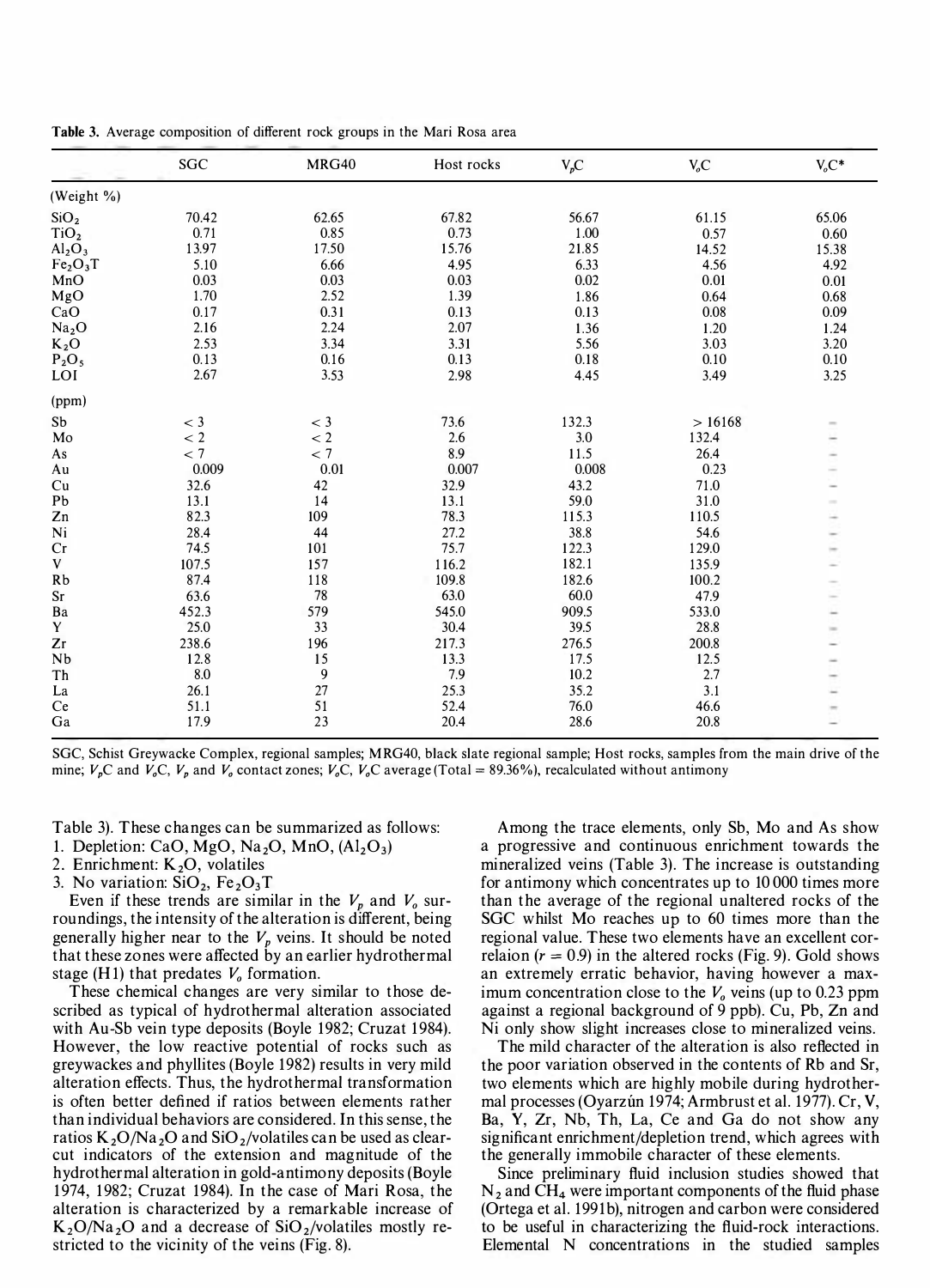

Fig. 8. K<sub>2</sub>O/Na<sub>2</sub>O versus SiO<sub>2</sub>/volatiles diagram. Zone A Altered rocks corresponding to the vein contact zones. Zones B Host rocks and unaltered Schist Greywacke Complex samples. Zone C Includes host rocks showing hydrothermal alteration according to the chemical ratios used as markers. AB line Boundray separating altered and unaltered samples

range from 200 to 2300 ppm (Fig. 10A). Unaltered samples of the SGC display a value around 800 ppm N. Organic carbon ranges from 100 to 3200 ppm (Fig. 10B). The highest values of N are observed in the altered rocks surrounding  $V_p$  and  $V_q$  veins (up to 2200 ppm N) which correlates with the  $K_2O/Na_2O$  index (Fig. 10A). Organic carbon contents are mainly controlled by lithology, recording maximum values in black shales which host  $V_p$ veins. The plot of C versus N shows a total absence of correlation between them (Fig. lOB). This together with high values observed in the altered rocks might indicate that at least part of the nitrogen did not result from the decay of organic mater but was externally derived and introduced into the system by hydrothermal fluids (Ortega 1993).

#### Mineralizing fluids

Four types of fluid inclusions have been observed in quartz samples from  $V_p$  and  $V_q$  veins. Their microthermometric and Raman data are summarized in Table 4 and Fig. 9. Types I, II and IV correspond to biphase waterbearing inclusions, while type III is volatile-rich and typically appear monophase at room temperature. The volatile's composition belongs to the system  $CO_2\text{-}CH_4\text{-}N_2$ ,



Fig. 9. Variation diagram of Sb versus Mo in  $V_p$  and  $V_q$  veins and in the host rocks

with variable proportions of each component depending upon the inclusion type. Relative chronology of the inclusions is well established (Fig. 11; Ortega et al. 1991b; Ortega 1 993). Type I is the earliest inclusions and occurs in clear cores of quartz crystals in  $V_p$  veins, predating the  $V<sub>o</sub>$  veins formation. Types II and III are primary inclusions in  $V<sub>o</sub>$  veins and show good evidence of being trapped contemporaneously: both type II and III occur delimiting the growth faces of idiomorphic quartz, either sharing the same planar arrays or within different but parallel alignments. These two types of inclusions are coeval and secondary within  $V_p$  veins. Type IV inclusions occur in healed fractures in all the samples and are secondary.

The general trend of homogenization temperatures reveals a decrease from  $390^{\circ}$ C in the early stage (H1) to  $150^{\circ}$ C in the late stage (H3) (Table 5; Fig. 12). Stibnite precipitation took place in the second hydrothermal episode, with homogenization temperatures ranging from 180 °C to 330 °C. Salinity estimations for stages H2 [Note that for type II inclusions (Stage H2) complex clathrates affect microthermetric data although maxima values of salinity can be estimated from ice melting temperatures.] and H3 range between 3 and 9% eq. wt.% NaCl (Fig. 12). No data are available for stage HI due to complex clathrate formation and lack of ice melting temperatures. Fluid composition follows a continuous trend of evolution characterized by a progressive increase in the bulk water content of the fluids and an increase in the relative proportion of  $N_2$  with respect to CH<sub>4</sub> and CO<sub>2</sub> in the volatile fraction. This steady evolution of the system (Table 4)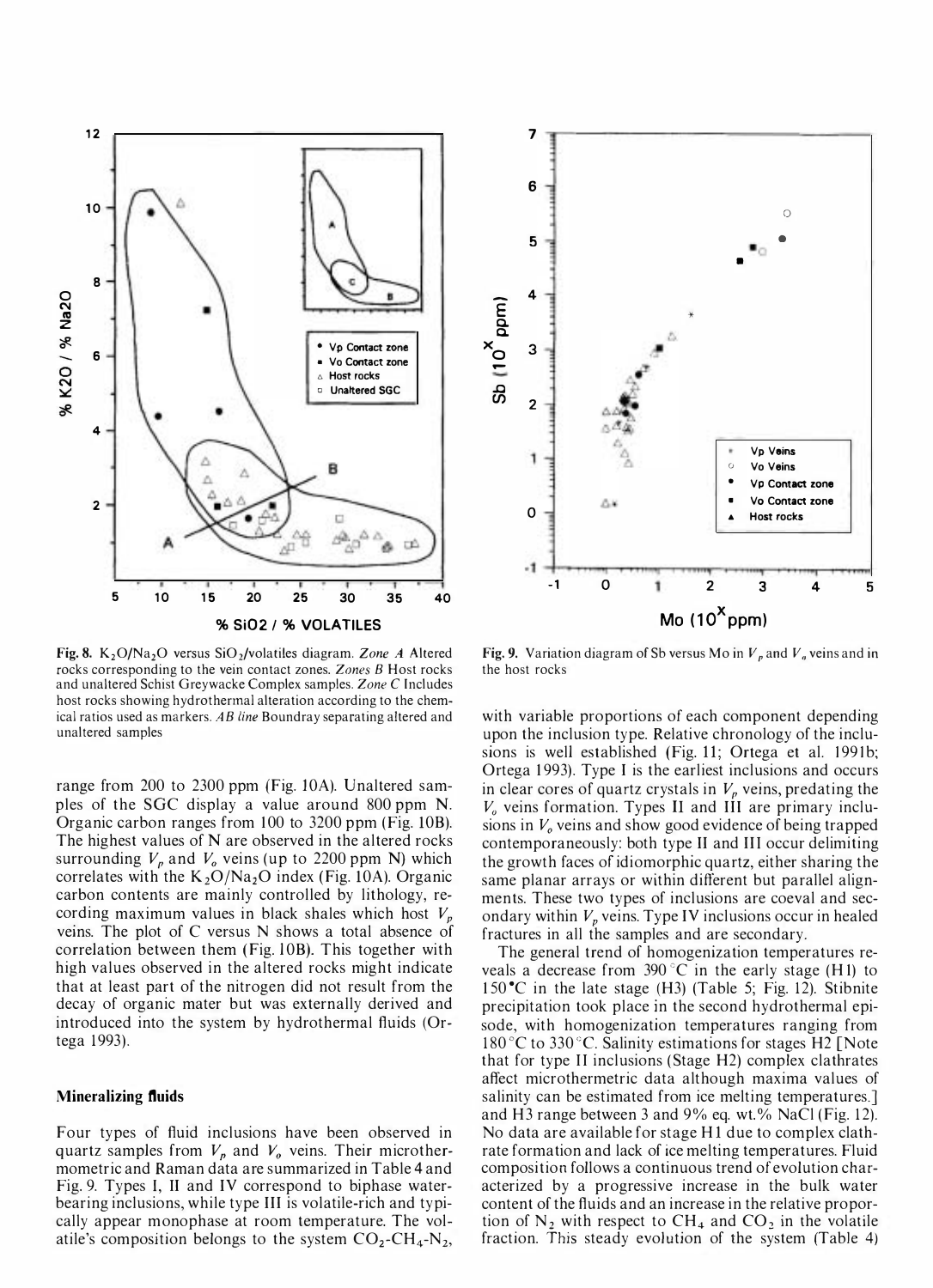

Fig. 10. Nitrogen distribution versus the alteration index  $K_2O/Na_2O$  in altered and unaltered rocks (left panel). Nitrogen versus organic carbon. Nitrogen and organic carbon were analyzed with a Carlo Erba EA 1108 Elemental Analyzer (University of Southampton) (right panel)

Table 4. Microthermometric and Raman data for fluid inclusions in quartz from  $V_p$  and  $V_q$  veins. Microthermometry performed on a Chaixmeca heating-freezing stage; Raman spectroscopic analyses were obtained with a Jobin-Yvon MOLE Raman microprobe (BRGM, Orleans; France). Salinity estimated from Tm ice

|          | Microthermometric data                                                                                                                                                                                                   | Raman data                                                             |
|----------|--------------------------------------------------------------------------------------------------------------------------------------------------------------------------------------------------------------------------|------------------------------------------------------------------------|
| Type I   | $Vv/Vt$ : 0.4 to 0.6<br>$T_{m}CO_2$ : -73.5 to -61 °C<br>$T_hCO_2$ : $-45$ to $-19$ °C (V)<br>T <sub>m</sub> ice: not available<br>T <sub>m</sub> Cl: 9.5 to 14.5 °C<br>Salinity: not available<br>TH: 275 to 377 °C (L) | $CO2: 34$ to 61%<br>$CH_4$ : 29 to 43%<br>N <sub>2</sub> : 10 to 23%   |
| Type II  | $Vv/Vt$ : 0.15 to 0.25<br>$T_m$ ice: $-6$ to $-2$ <sup><math>\degree</math></sup> C<br>Salinity: 3 to 9% eq. NaCl<br>$TmCl: 5$ to $8°C$<br>TH: 190 to 330 °C (L)<br>T <sub>D</sub> <sup>*</sup> : 230 to 310 °C          | $CO2: 29$ to 41%<br>$CH_4$ : 9 to 23%<br>$N_2$ : 43 to 60%             |
| Type III | $Vv/Vt$ : $> 0.9$<br>$T_h$ (CH <sub>4</sub> -N <sub>2</sub> ):<br>$-138$ to $-121$ °C (L, V, C)<br>$T_{m}CO_2$ : $-77.2$ to $-66$ °C                                                                                     | $CO_2$ : 14 to 21%<br>CH <sub>4</sub> : 18 to 28%<br>$N_2$ : 56 to 64% |
| Type IV  | Vv/Vt: < 0.1<br>T <sub>m</sub> ice: $-5.2$ to $-1.5$ °C<br>Salinity: 2.5 to 9% eq. NaCl<br>TH: 160 to 266 °C (L)                                                                                                         | CO <sub>2</sub> : n.d.<br>$CH_4$ : 23 to 24%<br>$N_2$ : 76 to 77%      |

TD, Temperature of decrepitation before homogenization;

TH, temperature of total homogenization; Th, temperature of partial homogenization

|                | Type I | Types II and III                 | Type IV         |
|----------------|--------|----------------------------------|-----------------|
| Vp veins       | Early  | Secondary and<br>contemporaneous | Secondary       |
| S <sub>2</sub> |        |                                  |                 |
| Vo veins<br>S2 | Absent | Primary and<br>contemporaneous   | Secondary<br>Ю) |

Fig. 11. Chronology and distribution of the different types of fluid inclusions in the  $V_p$  and  $V_q$  veins

suggests that only one fluid was involved. As pointed out before, the supply of nitrogen to the fluids can originate in organic matter and/or ammonium-bearing silicates in surrounding pelitic rocks (Dubessy and Ramboz 1986; Guillot 1989).

The hydrothermal process can be reconstructed as follows. The early stage (HI) is characterized by aqueous carbonic fluids (CH<sub>4</sub>  $\pm$  CO<sub>2</sub>) circulating at minimum temperatures of 300  $\pm$  50 °C (Table 5). This episode is mostly barren, with only minor arsenopyrite-(pyrite).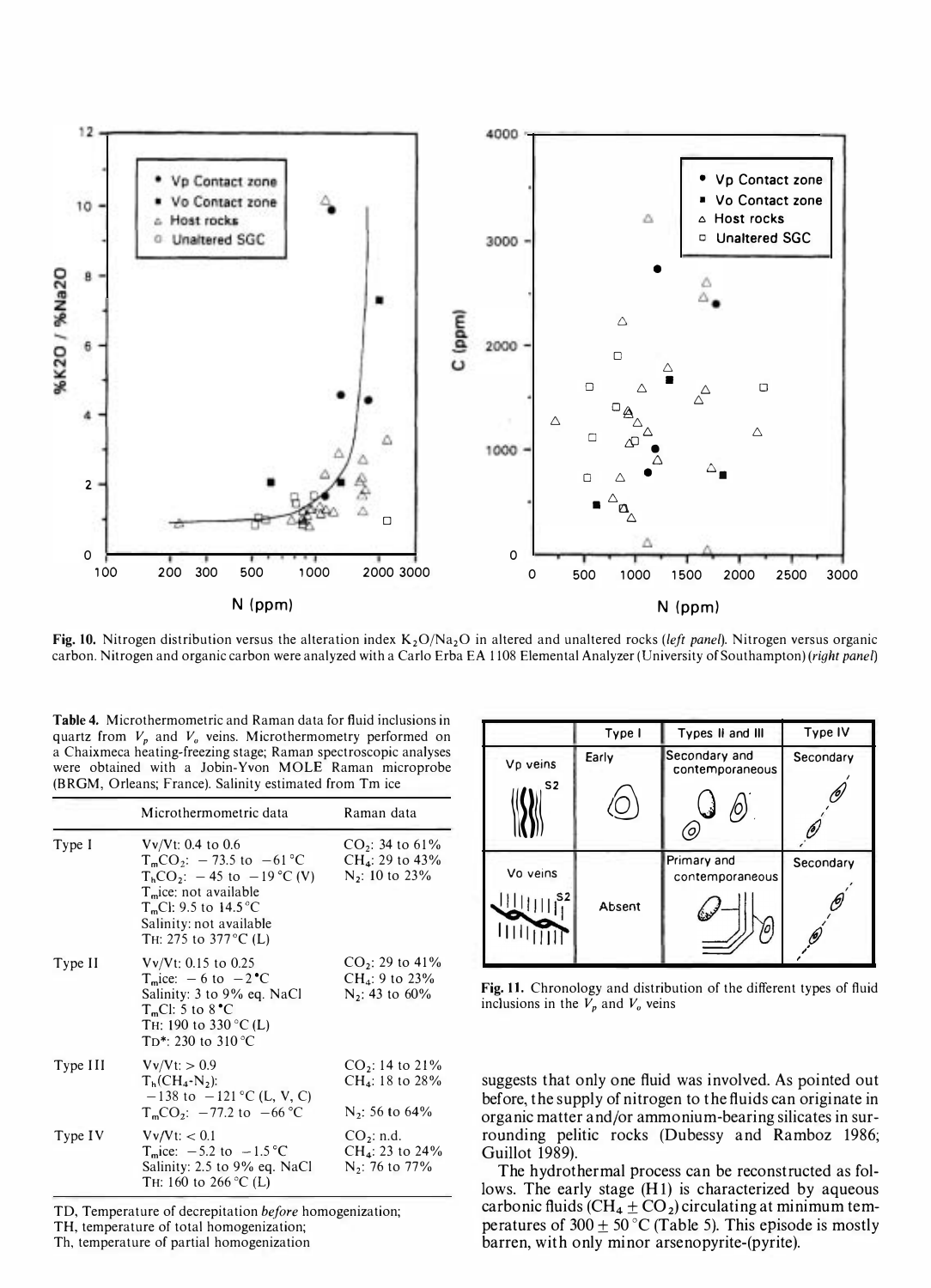

Fig. 12. Salinities (eq. wt.% NaCl) and homogenization temperatures  $(TH)$  in the different types of water-bearing fluid inclusions. For type II inclusions, salinity data estimated from Tm ice are maxima values. TD Temperatures of decrepitation before homogenization

Table 5. Characteristics of the mineralizing fluids associated to the different hydrothermal stages

| Hydrothermal             | Mineralizing fluids |                                                                                                                                                              |  |  |
|--------------------------|---------------------|--------------------------------------------------------------------------------------------------------------------------------------------------------------|--|--|
| stages                   | $T_{\rm H}$         | Composition                                                                                                                                                  |  |  |
| $H1: Q-As-Fe$            |                     | 270°-390°C H <sub>2</sub> O-(NaCl)-CO <sub>2</sub> -CH <sub>4</sub> -(N <sub>2</sub> )                                                                       |  |  |
| H <sub>2</sub> : Q-Sb-Au |                     | 180°-330°C H <sub>2</sub> O-NaCl(<9%)-CO <sub>2</sub> -CH <sub>4</sub> -                                                                                     |  |  |
|                          |                     | $N_2 + N_2$ -(CO <sub>2</sub> -CH <sub>4</sub> ) <sup>a</sup><br>H3: Q-Fe-Cu-Sb-Pb 150°-270 °C H <sub>2</sub> O-NaCl(<9%)-N <sub>2</sub> -(CH <sub>4</sub> ) |  |  |

<sup>a</sup>Composition of the liquid-rich and vapor-rich fluids unmixed during boiling

The second stage (H2) is the main mineralizing episode and led to the deposition of gold-bearing massive stibnite. This stage is characterized by the immiscibility of the fluid, as demonstrated by the coexistence of liquid-rich (type Il) and vapor-rich (type Ill) inclusions, which represent the unmixed parts of the previously homogeneous fluid. In this process the more volatile components are preferently

partitioned towards the vapor fraction resulting in a higher concentration of  $CH_4$  and  $N_2$  in the type III V-rich inclusions (Table 4). Interpretation of the fluid inclusion data in terms of immiscibility in this deposit have been discussed in Ortega et al. (1991b) and Ortega (1993) and constrain the probable  $PT$  conditions for the boiling event at around 0.9-1 kbar and 300°C. Such a process was triggered by sudden pressure drops in dilational jogs  $(V_{\bullet}$  veins) developed during thrust movement (Fig. 3). Dilational jogs as defined by Sibson (1987, 1990) and Sibson et al. ( 1988) are localized zones of extension arising from fault curvature or en echelon segmentation. They form particularly favorable depositional sites (e.g., Mari Rosa  $V<sub>o</sub>$  veins, Fig. 2B) characterized by rapid pressure drops between rupturing episodes (Sibson 1987, 1990; Sibson et al. 1 988). Close textural relationships between stibnite and idiomorphic quartz grown during boiling demonstrate that unmixing or exsolution is the driving mechanism for massive stibnite precipitation in  $V<sub>o</sub>$  veins. Boiling fluids modelling by Spycher and Reed (1989) shows that no significant concentrations of antimony fractionate into the gas phase upon at least 97% of the solution at or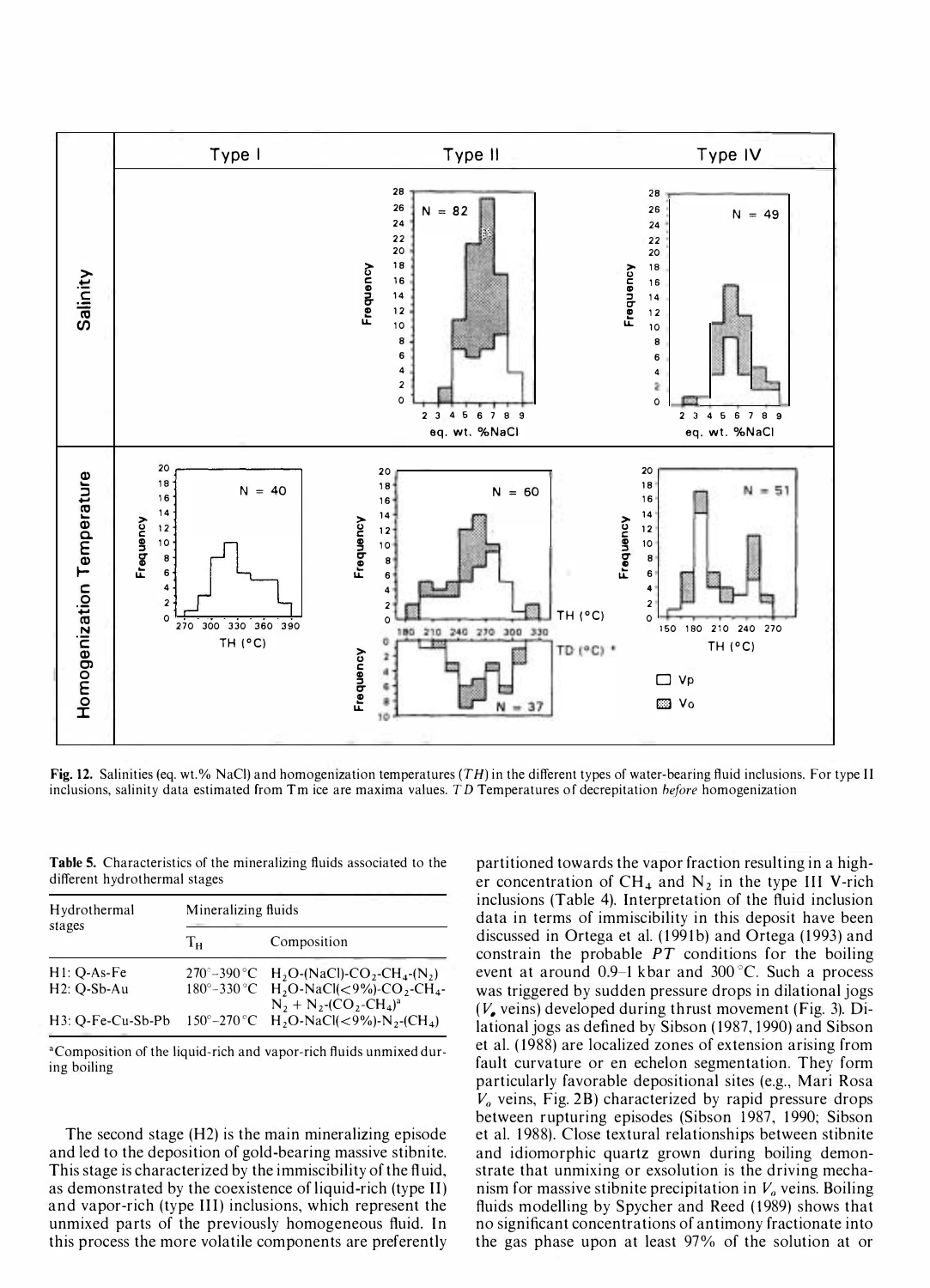below 300 °C. These calculations have been carried out for a geothermal system, such as Broadland (New Zealand), with fluid compositions and pressures that differ from those of Mari Rosa. Therefore, these figures should be taken as an approach to the problem only. Based on this, it may be proposed that during the fluid phase separation at Mari Rosa, metals concentrated within the liquid fraction, reaching a strong supersaturation in antimony. This would induce the sudden desestabilization of antimony complexes, triggering the massive precipitation of an important volume of stibnite in a short time span. This process could have been sustained for as long as the cavities remained opened to the circulation of fluids.

As stated, massive stibnite mineralization is mainly confined to  $V<sub>o</sub>$  veins. Both type II and type III inclusions, representative of this boiling episode, were trapped in  $V_p$ veins, however only very minor stibnite was deposited. This fact indicates that type 11 and III fluids were already barren differentiated phases when circulating along the  $V_p$ veins. In fact,  $V_p$  veins became mineralized only in those places where they are cross-cut by  $V<sub>o</sub>$ . Therefore, unmixing was mainly controlled by the opening of dilational jogs  $(V_0)$ veins) and subsequent pressure drops which occurred within low angle thrusts.

Finally, the third hydrothermal stage (H3) is characterized by mainly aqueous fluids. Volatiles, when detected, show a maximum enrichment in nitrogen with respect to previous stages (Table 4). Type IV inclusions are probably derived from the liquid fraction after boiling and represent the deposition of a wide variety of sulphides and sulphosalts of Cu, Fe, Sb and Pb (Table 5). They show two modes of homogenization temperatures at around 250°C and 190 $\degree$ C (Fig. 12). The upper temperature limit for this late stage is defined by the previous boiling episode at 300 °C and probably it was not higher than  $270$  °C (maximum TH; Fig. 12). No major changes in salinity are registered from stage H2 (liquid-rich fluid) to stage H3 in this deposit.

# **Discussion**

Several facts made the origin of the Mari Rosa antimony mineralization rather dubious until now. A complex mineral paragenesis deposited by solutions containing the ubiquitous presence of  $CH_4$  and  $N_2$  suggested a possible metamorphic signature for the deposit (e.g., Swanenberg 1980; Kreulen and Schuiling 1982; van den Kerkhof 1988; Guillot 1989; Boiron et al. 1990). Furthermore, part of the mineralization ( $V_p$  veins) was clearly hosted by structures developed during the main Hercynian compressional episode. Besides, recent studies in the French Central Massif (a Hercynian unit equivalent to the Hesperian Massif in many aspects) for the Salsigne deposit suggest a complex metallogenic evolution involving metamorphic and hydrothermal stages (Boiron et al. 1990). Since  $V_p$  and  $V_o$ veins were clearly distinct, at first sight, a similar hypothesis for Mari Rosa could be made i.e., a first Hercynian stage involving mineral deposition in  $V_p$  veins followed by a late Hercynian hydrothermal stage resulting in massive stibnite deposition in the newly formed  $V<sub>o</sub>$  veins.

Thus so far, these are what could be termed the metamorphic and metamorphic-hydrothermal hypotheses for Mari Rosa. However, apart from these ideas, largely based on fluid inclusion and preliminary structural data, the influence of the Alburquerque batholith was yet to be determined. This is particularly relevant if we take into account that a series of mineralizations (some of them Sb deposits) within and surrounding the batholith are genetically related to the intrusion (Fig. 1; Gumiel and Arribas 1987; Gumiel and Gallego 1991; Gallego and Gumiel 1993). Thus, a third hypothesis for Mari Rosa can be proposed: mineral deposition in relation to a hydrothermal system driven by the late Hercynian granitic intrusion. Even if the nearest granitic outcrops are some 8 km away from Mari Rosa two major points should be taken into account: (1) until very recently (Pérez Cerdán et al. 1 991) the hidden shape of the batholith was generally unknown and (2) the intrusion of the batholith in late Hercynian time must have resulted in a thermal surge increasing the geothermal gradient up to a point to trigger hydrothermal activity at a regional scale.

# Mari Rosa and the Alburquerque batholith: more than pure spatial relationships?

The proximity of Mari Rosa to the Alburquerque batholith gives rise to many questions regarding the possible cause-effect relationships between them. If the granitic intrusion was actually involved in the mineralizing process, then its role can be understood in terms of: (1) a thermal source to trigger and drive the hydrothermal system; (2) a source for the fluids and (3) a source of both fluids and metals.

A first insight into the problem comes from the series of mineralizations within and around the Alburquerque batholith (U, P, Li, Sn-W, Sb and Pb-Zn; Fig. 1), clearly indicating the major metallogenic role of the intrusive rocks (Gumiel et al. 1976; Gumiel and Arribas 1987; Gumiel and Gallego 1991; Gallego and Gumiel 1993). Second, even if the distance between Mari Rosa and the batholith outcrops is relatively large, the northern boundary of the batholith does not fall vertically but rather dips gently to the north as revealed by a sharp increase in the width of the metamorphic aureole towards the NW (Pérez Cerdán et al. 1991). Thus, the deposit and the granitic rocks are actually very much closer than mere surface mapping would suggest.

Another point to be taken into account comes from the study of the nitrogen and organic carbon distribution in the altered rocks. As already mentioned these two elements do not correlate, thus implicitly indicting that mere organic matter decay cannot account for the observed N values in the altered rocks. Furthermore, nitrogen content increases in altered rocks with respect to the regional values, suggesting that hydrothermal fluids played a major role in the N enrichment close to the veins, introducing additional nitrogen from an external source. Minimal thermal conditions to liberate nitrogen  $(NH_4^+)$  from micas fall within the range  $550-600$  °C (Hallam and Eugster 1976). Since fluid circulation around the veins did not reach values higher than 400 °C, the NH $<sub>4</sub><sup>+</sup>$  source must be</sub>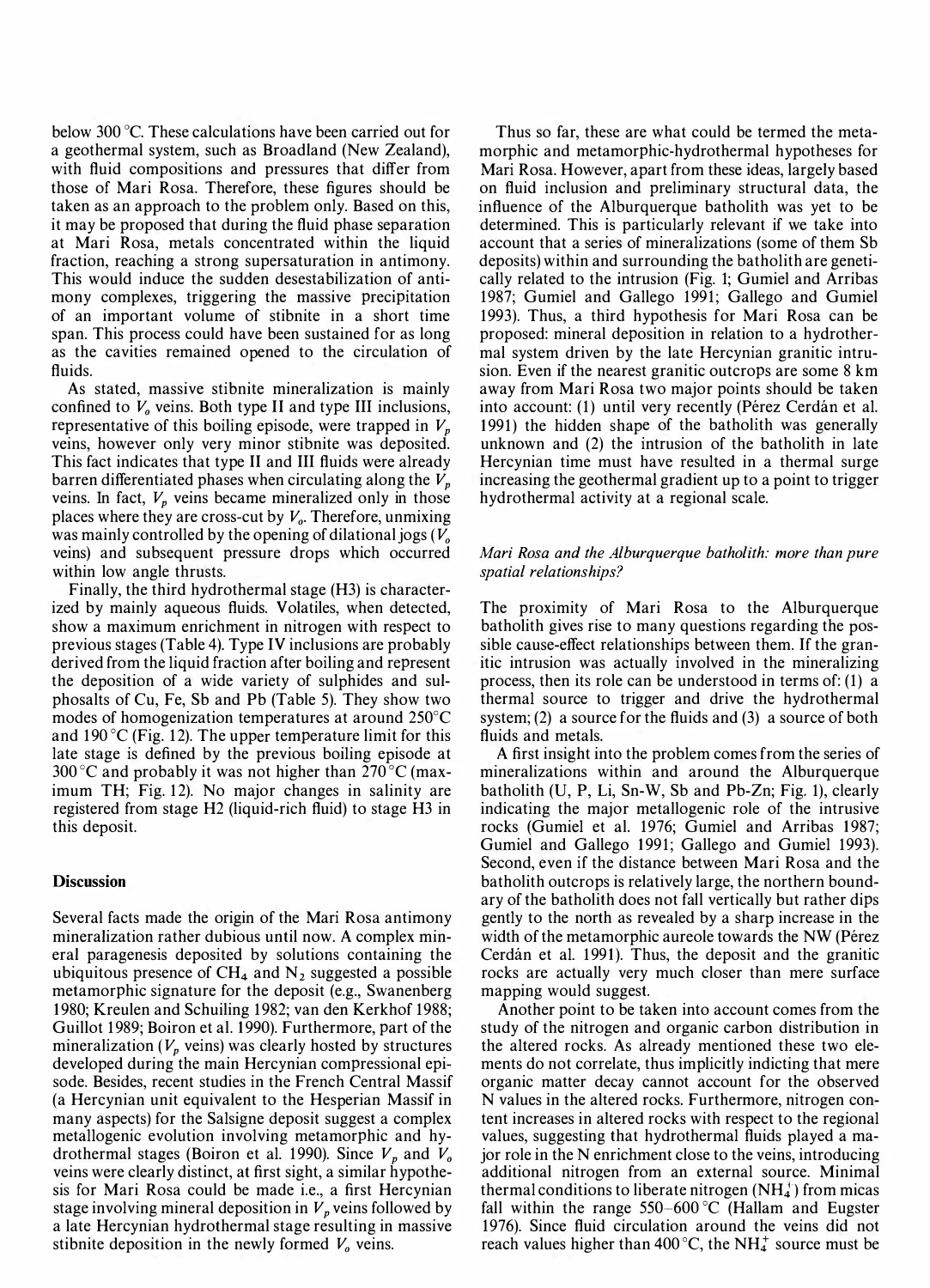searched for further away, within an area where temperatures between  $550-600$  °C could have developed allowing a combination of metamorphic and hydrothermal phenomena. The inner contact metamorphic aureole (hornblende hornfels facies) of the Alburquerque batholith can be regarded as the most probable site for nitrogen hydrothermal leaching. Similar processes are now well described from the geochemistry and mineralogy viewpoint (Wilkinson 1991; Hall et al. 1991). Thus, a simple process involving the following steps can be proposed for the nitrogen enrichment around the  $V_p$  and  $V_q$  veins: (1) hydrothermal leaching of N from the internal zone of contact metamorphism involving both metamorphic and hydrothermal phenomena around the batholith; (2) transport of nitrogen towards the mineralization site; (3) circulation of nitrogen-bearing fluids within the vein system (as revealed by the fluid inclusion study); and (4) fixation of part of the nitrogen around the veins (as revealed by the observed enriched values). Nitrogen enrichment has been found to correlate significatively with base metal sulphide mineralization in countries such as Peru and Mexico among others (Appleton et al. 1989). Another point to be considered is the isotopic signature of some of the deposit's sulphides.  $\delta^{34}$ S preliminary studies in stibnite (stage  $H2$ ) and pyrite (stage  $H3$ ) reveal mean values of  $0.3\%_{00} (n = 4)$  and  $-3.9\%_{00} (n = 2)$  (Ortega 1993), that closely match the typical values for igneous sulphur. In this sense it can be argued that the intrusion of the Alburquerque batholith played a key role in the hydrothermal processes. Sulphur was most probably supplied by the igneous body either by magmatic fluids or leached by heated solutions of meteoric origin.

With regards to the origin of metals, antimony enrichment in the alteration zones implies that hydrothermal fluids introduced metals to the host rocks from an external source. The high positive correlations between Sb and Mo in Mari Rosa ( $r \approx 1$  in the stibnite veins,  $r = 0.9$  in the host rocks) might indicate a genetic link between both elements. Since Mo is an element typically associated with acid igneous intrusions (Uzkut 1974; Oyarzún 1978; Oyarzun 1984) the same source could be inferred for Sb. i.e., the Alburquerque batholith. On the contrary Mo and Au have reverse distribution trends, with gold becoming depleted in highly differentiated magmas (Gottfried et al. 1972; Tilling et al. 1973; Oyarzún 1984). However, this type of magmatism creates the conditions adequate enough to mobilize gold out of the rocks hosting the intrusion (Oyarzún 1984). Thus, we might expect in this case that gold was actually leached from the Schist Greywacke Complex rocks, put into solution as a complex ion and later introduced and precipitated within the veins.

### Depth of mineral deposition

The pressure estimate for the boiling event at Mari Rosa is 0,9-1 kbar (Ortega et al. 1991a,b; Ortega 1993). If pure hydrostatic conditions are considered, ore deposition could have occurred as deep as 9-10 km (Yerkes et al. 1985; Gregory and Backus 1980; Wood and Walther 1986; Sibson 1990). However the geological and structural framework suggest that this assumption might be incorrect:

1. An area subjected to widespread plutonic activity would have an anamalously high geothermal gradient  $(\geq 30^{\circ}/\text{Km})$ . Thus, a depth of 9-10 km would have resulted in much higher temperatures than the ones observed in Mari Rosa ( $\approx 300^{\circ}$ C).

2. Contrary to the case of deep high-angle faults (e.g. Sibson 1987; Sibson et al. 1988), the structural style of Mari Rosa  $V<sub>o</sub>$  veins i.e., small low-angle thrusts, would have prevented any connection between the depositional site and the surface. This idea is also supported by the preservation of vapor within the system (trapped as type III inclusions) during boiling, thus indicating a system closed to the surface.

3. Furthermore, depth values of 10 km are too high to maintain pure hydrostatic pressure (Sibson 1990; Jebrak 1 992). In this sense, pure hydrostatic conditions can be ruled out. The alternative (lithostatic or quasi lithostatic conditions) would indicate more realistic values of 4 km (pure lithostatic conditions) to 5 km (quasilithostatic conditions) (Yerkes et al. 1985; Gregory and Backus 1980; Wood and Walther 1986; Sibson 1990).

### Transport and precipitation of antimony

The dominance of hydroxothioantimonite over thioantimonite is clear within the range  $275^{\circ}$ –350 °C (Krupp 1 988), a temperature range compatible with the values estimated for Mari Rosa. However, precipitation of stibnite from hydroxoanthimonite seems incompatible with a precipitation mechanism such as boiling. It is generally accepted that boiling would lead to degassification (Drummond and Ohmoto 1985), resulting in  $H<sub>2</sub>S$  being lost to the system. This process would increase the solubility of hydroxoanthimonite thus preventing the precipitation of stibnite:

 $\frac{1}{2}$  Sb<sub>2</sub>O<sub>3</sub> + H<sub>2</sub>O =  $\frac{1}{2}$  Sb<sub>2</sub>S<sub>2</sub>(OH)<sub>2</sub> + H<sub>2</sub>S (Krupp 1988)

However, three factors must be taken into account: 1. There is clear evidence of boiling in the system; furthermore, close textural relationships between quartz formed during this process and stibnite indicate that they are coeval.

2. The structural frame of Mari Rosa (e.g.  $V<sub>o</sub>$  veins) indicates that mineral precipitation was rather confined to dilational cavities (jogs) developed along low-angle thrusts, which would have prevented a generalized vapor loss during boiling. This is the opposite to what is observed in shallow, open systems such as geothermal fields, where mineralization tend to concentrate along or near to high-angle normal faults acting as preferred conduits for fluid circulation and open air discharge of solutions and volatiles (e.g. Henley 1985; Henley and Brown 1985).

3. In a complex system such as the one under study, the tendency of the different components is to concentrate within the volatile fraction is the following  $H_2S < CO_2 < CH_4 < N_2$  (Ramboz et al. 1982).

Thus, if no significant H<sub>2</sub>S escaped from the hydrothermal fluid, the main argument against boiling and precipitation of Sb out of hydroxoanthimonite (i.e.,  $H_2S$  degassification) can be ruled out. Then, it can be argued that: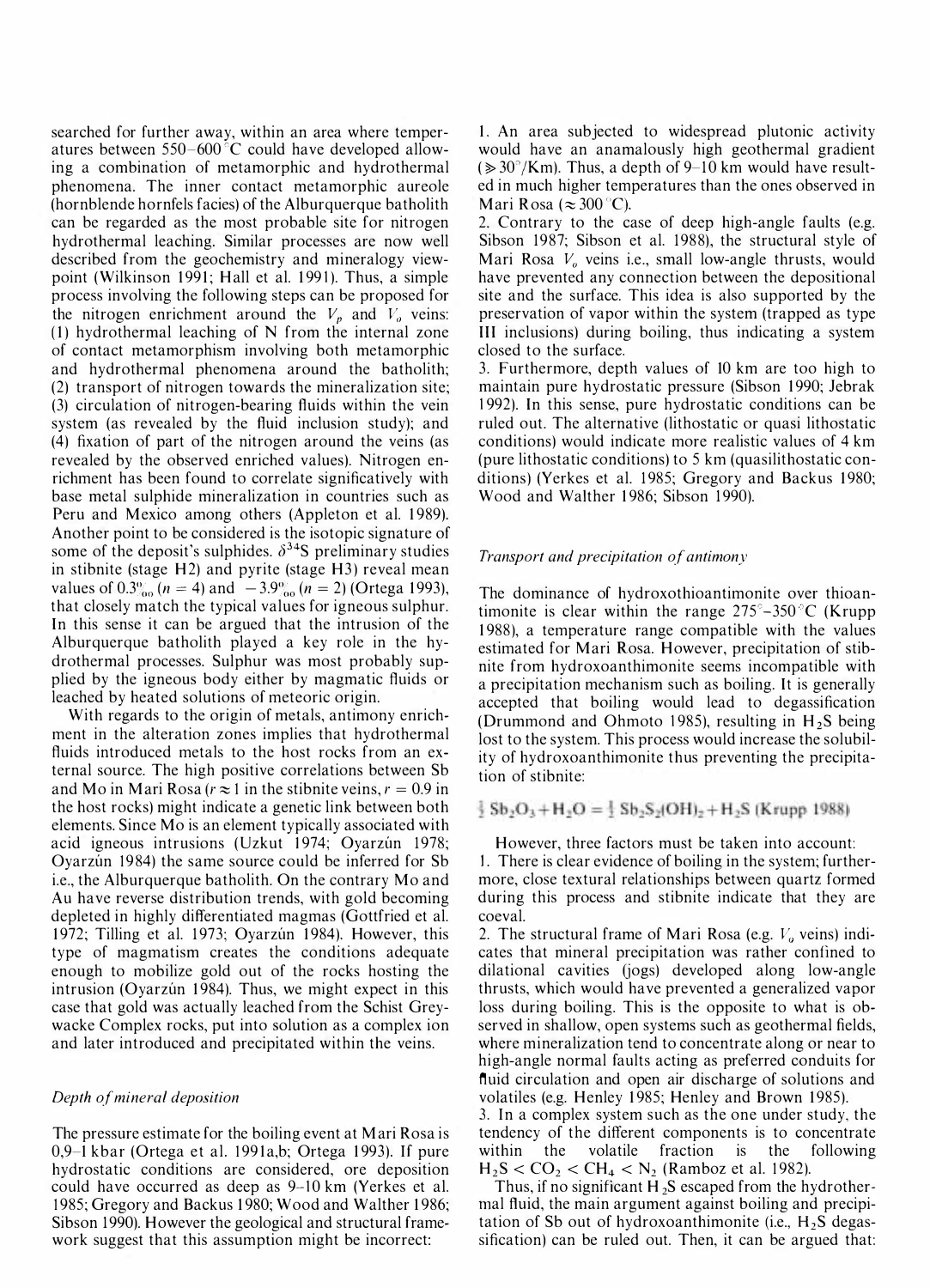(1) antimony was transported as  $Sb_2S_2(OH)$  (or polymers of composition  $\mathrm{Sb}_{2n}\mathrm{S}_{3n-1}$  (OH)<sub>2</sub>; Krupp 1988), and (2)  $Sb<sub>2</sub>S<sub>3</sub>$  precipitated as massive ore during boiling within highly confined structures. This idea, as discussed above, is largely consistent with the structural and textural evidence, fluid inclusion data, thermodynamic considerations and experimental data on Sb complexing at higher temperatures.

Finally, regarding redox conditions during mineral precipitation, Ramboz et al. (1985) and Dubessy et al. (1987) have proposed the possibility of estimating the  $fO<sub>2</sub>$  from the molar volume and composition of the fluid. This calculation is based on the assumption that chemical equilibrium  $CO_2 + 2H_2O \rightleftharpoons CH_4 + 2O_2$  occurs in the hydrothermal system. Since in Mari Rosa the fluid evolves towards a total loss of  $CO<sub>2</sub>$  (stage H3; Table 5) a decrease in the oxidation state could be inferred. However, both mineralogical and isotopic evidence suggest the opposite: (1) precipitation of carbonates takes place only during the final stage, and (2) the sulphur isotopic composition shifts towards lighter values (Ortega et al. 1994), which according to Ohmoto (1972) implies more oxidizing conditions. Furthermore, as stated by Ohmoto and Lasaga (1982) and Drummond and Ohmoto (1985), equilibria involving sulphide and sulphate  $(H_2S + 2O_2 \rightleftharpoons HSO_4^- + H^+)$  are considerably more important in establishing the redox state of typical boiling hydrothermal fluids than the extremely sluggish reaction between  $CO<sub>2</sub>$  and  $CH<sub>4</sub>$ .

### **Conclusions**

The Mari Rosa deposit is the result of a metallogenic process involving complex fluid-rock interactions. Geological and geochemical evidence indicate that the batholith of Alburquerque played a major role in these processes. This late Hercynian intrusion triggered hydrothermal activity and possibly contributed metals (Sb) and sulphur to the system. Contact metamorphism around the intrusion might have created optimum conditions to liberate nitrogen from the country rocks. The elements were transported and deposited in three hydrothermal stages, the second of which is the most important and resulted in massive stibnite-gold deposition. Hydrothermal alteration around the veins was mild and consisted in chloritization, carbonatization and sericitization. Fluids associated with ore deposition were mainly aqueous, moderately saline with  $CH_4$ - $N_2$ -CO<sub>2</sub> as volatile components. They evolved, progressively cooling from initial circulation temperatures close to  $400^{\circ}$ C to around  $150^{\circ}$ C in the late episode. In conjunction with this, the fluid composition evolution was characterized by a progressive increase in the global water content of the fluids, along with an increase in the relative proportion of  $N_2$  with respect to CH<sub>4</sub> and CO<sub>2</sub> in the volatile fraction. Only the second hydrothermal stage was an important mineralizing episode, with massive stibnite deposition resulting from a boiling process developed at  $300^{\circ}$ C and  $0.9-1$  kbar. Unmixing of the fluid was induced by a sudden pressure drop in the  $V<sub>o</sub>$  dilational jogs during lowangle fault movement. Pressure conditions together with geological evidence suggest mineral deposition under

lithostatic or quasi-lithostatic conditions implying a depth of  $4-5$  km.

Acknowledgements. This research was funded by the Spanish Ministry of Education through a post-graduate scholarship. We acknowledge assistence from Southampton University (Geology Department), namely Ors. I.W. Croudace, S. Roberts, 1. Marshall and Ms. P. Boella, for providing facilities and advice on analytical techniques. Sulphur isotope analyses were performed by Or. E. Cardellach at Yale University. The structural interpretation benefited from the comments of Or. M. Ooblas (CS.I.C, Madrid). The authors appreciate the helpful discussions on fluid inclusion studies with Ors. 1. Touret and A.M. van den Kerkhof (Free University, Amsterdam). Grammar and syntax benefited from a comprehensive revision of the manuscript by Dr. J. McGowan.

# **References**

- Abalos, B., Eguiluz L. (1992) Geologia estructural del Corredor Blastomilonítico de Badajoz-Córdoba. Bol. Geol. Min.,  $103(1): 3-41$
- Appleton, 1.0., Ridgway, 1., Claros 1., Gomez Caballero, A., Rodriguez, W., ViIlasefior, M.G. ( 1989) Lithogeochemical exploration for silver mineralization in Bolivia, Mexico and Peru. Trans. Inst. Min. Metall. 98 : 201-212
- Armbrust, G., Oyarzún, J., Arias, J. (1977) Rubidium as a guide in Chilean porphyry copper deposits. Econ. Geol. 72 : 1086-1 100
- Arribas, A., Arribas Rosado, A., Gumiel, P., Martin-Izard, A., Reguilón R. (1987) Caracteres metalogénicos de los yacimientos asociados a los granitoides del Macizo Hespérico. In: F. Bea, A. Carnicero, J.C. Gonzalo, M. López Plaza, M.D. Rodriguez (ed.) Geologia de los granitoides y rocas asociadas del Macizo Hespérico. Ed. Rueda, Madrid, Spain, pp. 233-263
- Bascones, L., Martin Herrero, D. (1982) Mapa Geológico de España,  $E/1: 50000$ . Hoja 674-675, Sever-Santiago de Alcántara. Instituto Geológico y Minero de España, Madrid, Spain
- Boiron, M.C, Cathelineau, M., Oubessy, 1., Bastoul, A.M. (1990) Fluid in the Hercynian Au-veins from the French Variscan belt. Min. Mag. 54:231-243
- Boyle, R.W. (1974) The use of major elemental ratios in detailed geochemical prospecting utilizing primary haloes. 1. Geochem. explor. 3: 345-369
- Boyle, R.W. (1979) The geochemistry of gold and its deposits. Can. Geol. Sur. Bull. 280: 584 pp
- Boyle, R.W. (1982) Chemical methods for the discovery of blind mineral deposits. C.I.M. Bull. 75-844: 113-142
- Cruzat, A. (1984) Prospeccion geoquimica aplicada a yacimientos de Au. Rev. Geol. de Chile 21 : 53-75
- Orummond, S.E., Ohmoto, H. (1985) Chemical evolution and mineral deposition in boiling hydrothermal systems. Econ. Geol.  $80:126 - 147$
- Dubessy, J., Ramboz, C. (1986) The history of organic nitrogen from early diagenesis to amphibolite facies: mineralogical, chemical, mechanical and isotopic implications. In: Proc. 5th Int. Symp. Water-Rock Interaction, Reykjavik, Iceland, pp.  $170 - 174$
- Oubessy, 1., Ramboz, C, Nguyen-Trung, C, Cathelineau, M., Charoy, B., Cuney, M., Leroy, 1., Poty, B., Weisbrod, A. (1987) Physical and chemical controls  $(0, T, pH)$  of the opposite behaviour of U and Sn-W as examplified by hydrothermal deposits in France and Great Britain, and solubility data. Bull. Minéral. 110:261-281
- Gallego, M. (1992) Las mineralizaciones de litio asociadas a magmatismo acido en Extremadura y su encuadre en la Zona Centro Iberica. Ph.O. Thesis Universidad Complutense, Madrid, Spain, 323 pp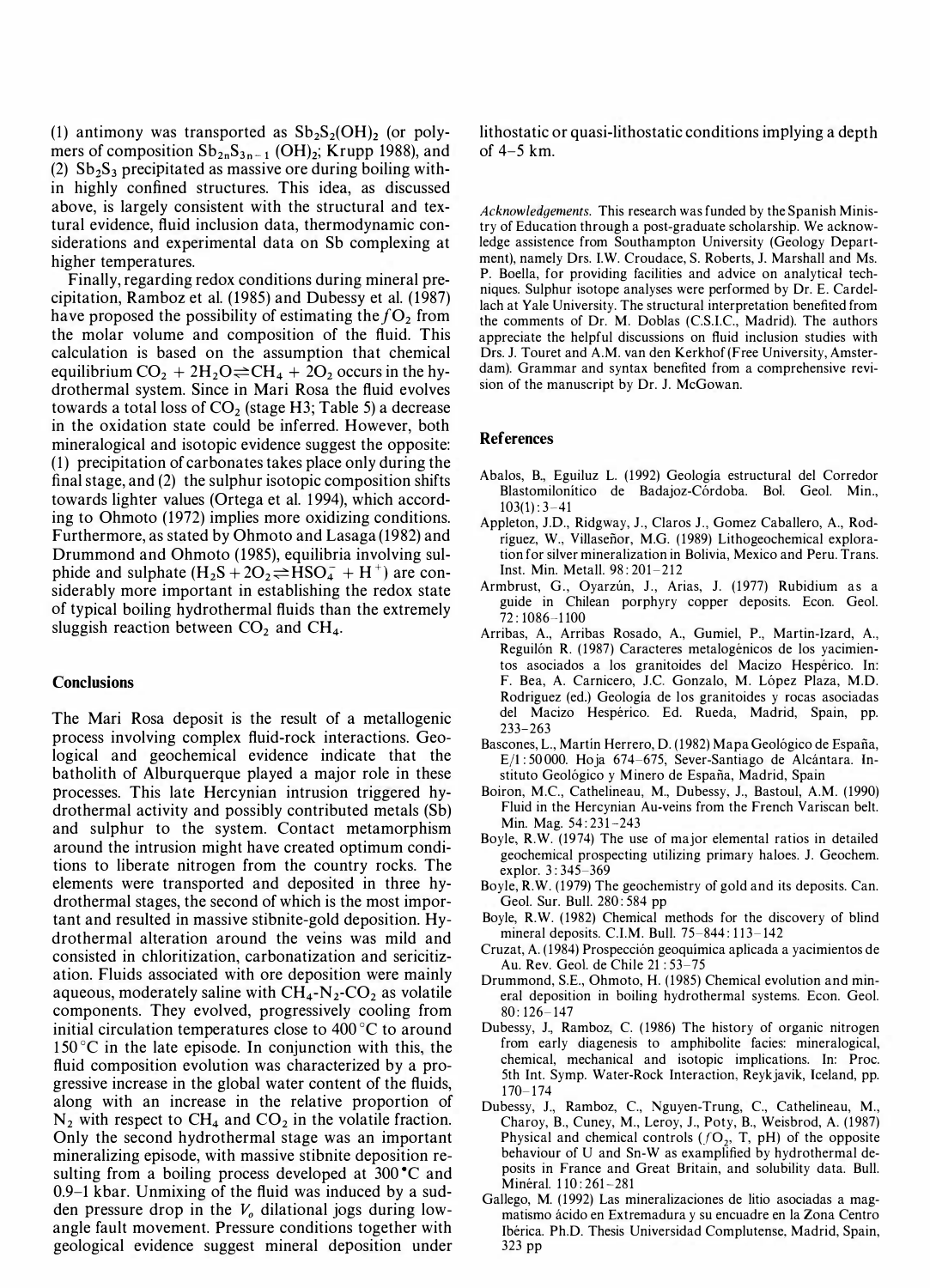- Gallego, M., Gumiel, P. ( 1993) Li-minerlization at Tres Arroyos (Alburquerque, Badajoz) as a result of the mineralogical and geochemical evolution of the Alburquerque batholith. Geogaceta  $13: 29 - 32$
- Gonzalez-Bonorino, F. (1971) Metamorphism of the crystalline basement of Central Chile. J. Petrol. 12:149-175
- Gottfried, D., Rowe, J.J., Tilling, R.E. ( 1972) Distribution of gold in igneous rocks. US Geological Survey Prof. Pap., 727, 42 pp
- Gregory, A.R., Backus, M.M. (1980) Geopressured formation parameters, geothermal well, Brazoria County, Texas. In: Dorfman, M.H., Fisher, W.L. (eds.) Proc. 4th U.S. Gulf Coast Geopressure-Geothermal Energy Conf. 1:235-311
- Guillot, C. (1989) Origine et comportement de l'azote dans les formations metamorphiques: Etude des inclusions fluides et geochimie de l'ammonium dans le dôme de Montredon (Montagne Noire, France). PhD. Thesis Universite Paul Sabatier, Toulouse, France, 239 pp
- Gumiel, P. (1983) Metalogenia de los yacimientos de Sb de la Península Ibérica. Tecniterrae 27:6-120
- Gumiel, P., Arribas A. ( 1987) Antimony deposits in the Iberian Peninsula. Econ. Geol. 82:1453-1463
- Gumiel, P., Gallego, M. (1991) Other prospects. In: Gumiel, P., Antón-Pacheco, C., Campos, R. (eds.) Development of new multi-disciplinary techniques for mineral exploration in several areas of the Western Iberian Peninsula. Spec. Pub. Bol. Geol. Min. Instituto Geológico y Minero, Madrid, Spain, pp. 43–53
- Gumiel, P., Arribas, A., Saavedra, J. (1976) Geologia y metalogenia del yacimiento de estibina-scheelita de San Antonio, Alburquerque, Badajoz. Stvdia Geol. 10:61-93
- Hall, A., Bencini, A., Poli, G. (1991) Magmatic and hydrothermal ammonium in granites of the Tuscan magmatic province, Italy. Geochim. Cosmochim. Acta 55 : 3657-3664
- Hallam, M., Eugster, H.P. ( 1976) Ammonium silicate stability relations. Cont. Min. Petrol. 57 : 227 -244
- Henley, R.W. (1985) The geothermal framework of epithermal deposits. In: Berger, B.R., Bethke, P.M. (eds.) Geology and geochemistry of epithermal systems. Reviews in Economic Geology, vol. 2. Society of Economic Geologists, University of Texas at El Paso, USA, pp. 1-24
- Henley, R.W., Brown, K.L. (1985) A practical guide to the thermodynamics of geothermal fluids and hydrothermal ore deposits. In: Berger, B.R., Bethke, P.M. (eds.) Geology and geochemistry of epithermal systems. Reviews in Economic Geology, vol. 2. Society of Economic Geologists, University of Texas at El Paso, USA, pp. 25-44
- lebrak, M. (1992) Les textures intra-filoniennes, marqueurs des conditions hydrauliques et tectoniques. Chron. Mines. Rech. Miniere 506 : 25-35
- Kerkhof, A.M. van den (1988) The system  $CO_2$ -CH<sub>4</sub>-N<sub>2</sub> in fluid inclusions: theoretical modelling and geological applications. Ph.D. Thesis, Free University of Amsterdam, Amsterdam, The Netherlands, 206 pp
- Kreulen, R., Schuiling, R.D. (1982)  $N_2$ -CH<sub>4</sub>-CO<sub>2</sub> fluids during formation of the Dôme de l'Agout, France. Geochim. Cosmochim. Acta 46:193-203
- Krupp., R.E. ( 1988) Solubility of stibnite hydrogen sulfide solutions, speciation, and equilibrium constants from  $25$  to  $325$  °C. Geochim. Cosmochim. Acta 52 : 3005-3015
- La Roche, H., Marchal, M. (1978) Leucogranites et granites du Massif de Valencia de A1cantara (Espagne). Sci. Terre 22 : 181 -200
- López Plaza, M., Martinez Catalán, J.R. (1987) Sintesis estructural de los granitoides hercinicos del Macizo Hespérico. In: F. Bea, A. Carnicero, J.C. Gonzalez, M. Lopez Plaza, M.D. Rodriguez (ed.) Geologia de los granitoides y rocas asociadas del Macizo Hespérico. Ed. Rueda, Madrid, Spain, pp. 195-210
- Miyashiro, A. ( 1978) Metamorphism and metamorphic belts. Alien & Un win, Boston, 491 pp
- Ohmoto, H. ( 1972) Systematics of sulfur and carbon isotopes in hydrothermal ore deposits. Econ. Geol. 67:551 - 578
- Ohmoto, H., Lasaga, A. (1982) Kinetics of reactions between aqueous sulfates and sulfides in hydrothermal systems. Geochim. Cosmochim. Acta 46:1727-1745
- Ortega, L. ( 1993) Caracterizacion de los procesos hidrotermales en las mineralizaciones de antimonio de Mari Rosa y El Juncalón (Zona Centro Iberica meridional). Ph.D. Thesis Universidad Complutense, Madrid, Spain, 386 pp
- Ortega, L., Vindel, E., Dubessy, J. (1991a) Fluid evolution in a boiling system around a cooling granite: a Hercynian antimony deposit case study. Plinius  $5:162-163$
- Ortega, L., Vindel, E., Beny, C. (1991b) C-O-H-N fluid inclusions associated with gold-stibnite mineralization in low-grade metamorphic rocks, Mari Rosa mine, Caceres, Spain. Mineral. Mag. 55 : 235-247
- Ortega, L., Oyarzun, R., Gallego, M., Lillo, J. ( 1994) Geoquimica de los procesos de alteracion hidrotermal en la mineralizacion de Sb de Mari Rosa (Zona Centro Iberica). Estud. Geol.  $50 \cdot 143 - 168$
- Ovarzún, J. (1974) Rubidium and strontium as guides to copper mineralization emplaced in some Chilean andesitic rocks. J. Geochem. Explor. 3: 333-338
- Oyarzún J. (1978). Geochemistry of Molybdenum. In: Sutulov, A. (ed.) International Molybdenum Encyclopaedia, 1778-1978, vol. I. Resources and production: Intermet publications, Santiago de Chile, pp. 154-173
- Oyarzún J. (1984) Geoquimica y metalogénesis endógena del oro. Rev. Geol. Chile 21:3-10
- Oyarzun, R. (1982) Geology and geochemistry of the Banded Iron Formations in the Nahuelbuta Mountains, Chile. PhD Thesis University of Leeds, Leeds, UK, 226 pp
- Penha, M.H., Arribas, A. (1974) Datación geocronológica de algunos granitos uraniferos espanoles. Bol. Geol. Min. 85 :  $271 - 273$
- Pérez Cerdán, F., Garcia de Santiago, P., Antón-Pacheco, C., Gumiel, J.C. (1991) Integration of data using a geographical information system. In: Gumiel, P., Antón-Pacheco, C., Campos, R. (eds.) Development of new multi-disciplinary techniques for mineral exploration in several areas of the Western Iberian Peninsula. Spec. Pub. Bol. Geol. Min. Instituto Geologico y Minero, Madrid, Spain, pp. 8 1-86
- Potts, P.J., Tindle, A.G., Webb P.C. (1992) Geochemical Reference Material Compositions. Whittles, London UK, 313 pp
- Quesada, C., Florido, P., Gumiel, P., Osborne J. (1987) Memoria del Mapa Geologico y Minero de Extremadura, E/1:300 000, Junta de Extremadura; Consejeria de Industria y Energia; Direccion General de I ndustria, Energia y Minas, Merida, Spain
- Ramboz, C., Schnapper, D., Dubessy, J. (1985) The P-V-T-X-fO, evolution of  $H_2O$ -CO<sub>2</sub>-CH<sub>4</sub>-bearing fluid in a wolframite vein: reconstruction from fluid inclusion studies. Geochim. Cosmochim. Acta 49 : 205-219
- Roberts, S., Sanderson, D., Dee, S., Gumiel, P. (1991) Tectonic setting and fluid evolution of auriferous quartz veins from the La Codosera area, SW Spain. Econ. Geol. 86:1012-1022
- Santos, lA., Casas 1. (1982) Memoria Explicativa del Mapa Geológico de España, E/1: 50 000, Hoja 727, Alburquerque. Intituto Geológico y Minero de España, Madrid, Spain, 33 pp
- Serrano Pinto, M., Casquet, C., Ibarrola, E., Corretgé, L.G., Portugal Ferreira, M. (1987) Sintese geocronologica dos granitoides do Macico Hesperico. In: F. Bea, A. Carnicero, J.C. Gonzalez, M. Lopez Plaza, M.D. Rodriguez (ed.) Geologia de los granitoides y rocas asociadas del Macizo Hesperico. Ed. Rueda, Madrid, Spain, pp. 69- 86
- Shaw, D. (1956) Trace elements in pelitic rocks. Part III. Major elements and general geochemistry. Geol. Soc. Am. Bull. 67 : 91 9-934
- Sibson, R.H. ( 1987) Earthquake rupturing as a mineralizing agent in hydrothermal systems. Geology 15:701-704
- Sibson, R.H. ( 1990) Faulting and fluid flow. In: Nesbitt, B.E. (ed.) Short Course on Fluids in Tectonically Active Regimes of the Continental Crust. Mineralogical Association of Canada, Vancouver, Canada, pp. 93–129
- Sibson, R.H., Robert, F., Howard Poulsen, K. ( 1988) High-angle reverse faults, fluid-pressure cycling, and mesothermal goldquartz deposits. Geology 16: 551 -555